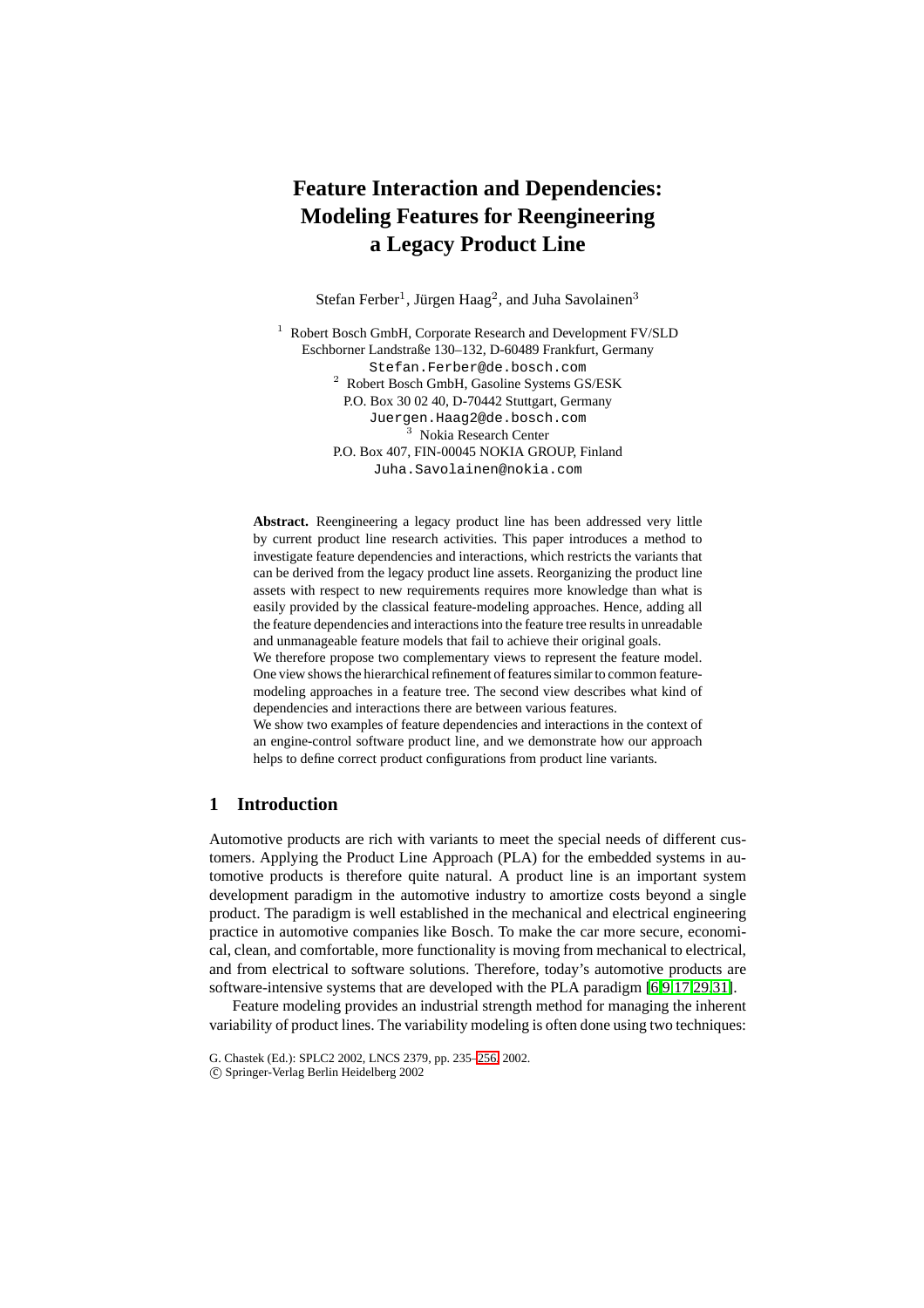tables and graphical models. In this paper, we concentrate on graphical modeling using feature trees and interaction diagrams. Based on our experience, graphical representation allows the easy understanding of complex structures and their dependencies, which is especially important in the reengineering context. On the other hand, using tables does not require any special tools, and it provides easy processing of information by automatic tools. In fact, these methods are complementary. We often model the first version of variability by listing all entries into a table. Later, we collect the variability information into a feature tree and use the graphical representation as a basis for creating the dependency and interaction models. Structuring features in trees allows to model requirements in different granularities. In practice, it is difficult to model features with all their implications and dependencies with current feature-oriented methods. In the real-life context, relations between features often become very complex without a clear way to model features with different dimensions or aspects, leading to a very complex graph of features. These graphs have nodes that represent the features and different types of edges between the nodes where the edges connect nodes in other parts of the feature hierarchy. The feature-oriented domain analysis (FODA) method [\[19\]](#page-20-0) and successors of FODA [\[7\]](#page-19-0) require a tree-like structure of the feature model which may be very difficult to generate, as there are no clear criteria to align the structure to a tree-like form. Moreover, you cannot capture all of the information contained in a (general) graph in a tree, leaving you with the possibility of omitting dependencies or losing control of the model[\[17\]](#page-20-0).

Feature dependencies and interactions play an important part in complex softwareintensive systems, since features often need other features to fulfill their tasks. There are feature dependencies, which are imposed by the domain, and other dependencies that exist due only to a certain design decision made during development or to the way that features are realized in the solution. Categorizing types of interactions by distinguishing all possible feature dependencies in a domain greatly helps to reengineer product line assets. This is because some domain-enforced dependencies among features are difficult if not impossible to change while dependencies that are based on design decisions can often be removed during the reengineering process. The feature-dependency analysis is a crucial part of the product line development, where the features are used to distinguish between product line variants. In this context, feature interaction can have very strong implications on the possible configurations of product line members. Knowing and managing the dependencies becomes very important, especially in highly configurable product lines.

We suggest different views on the feature model like architectural views on the architecture to represent the desired information. In this paper, we show two examples of feature views. One view captures the FODA-like concept of hierarchical refinement of features and their variability assumptions. In the second view, we present (static and dynamic) feature interactions and dependencies. This dependency and interaction view was used to reengineer features from legacy specifications and implementations of a product line.

The next section of this paper reviews current feature-modeling methods and motivates our extension, which is described in detail in Section [3.](#page-3-0) In Section [4,](#page-8-0) we apply our method to two examples. Our findings are related to other research in this area as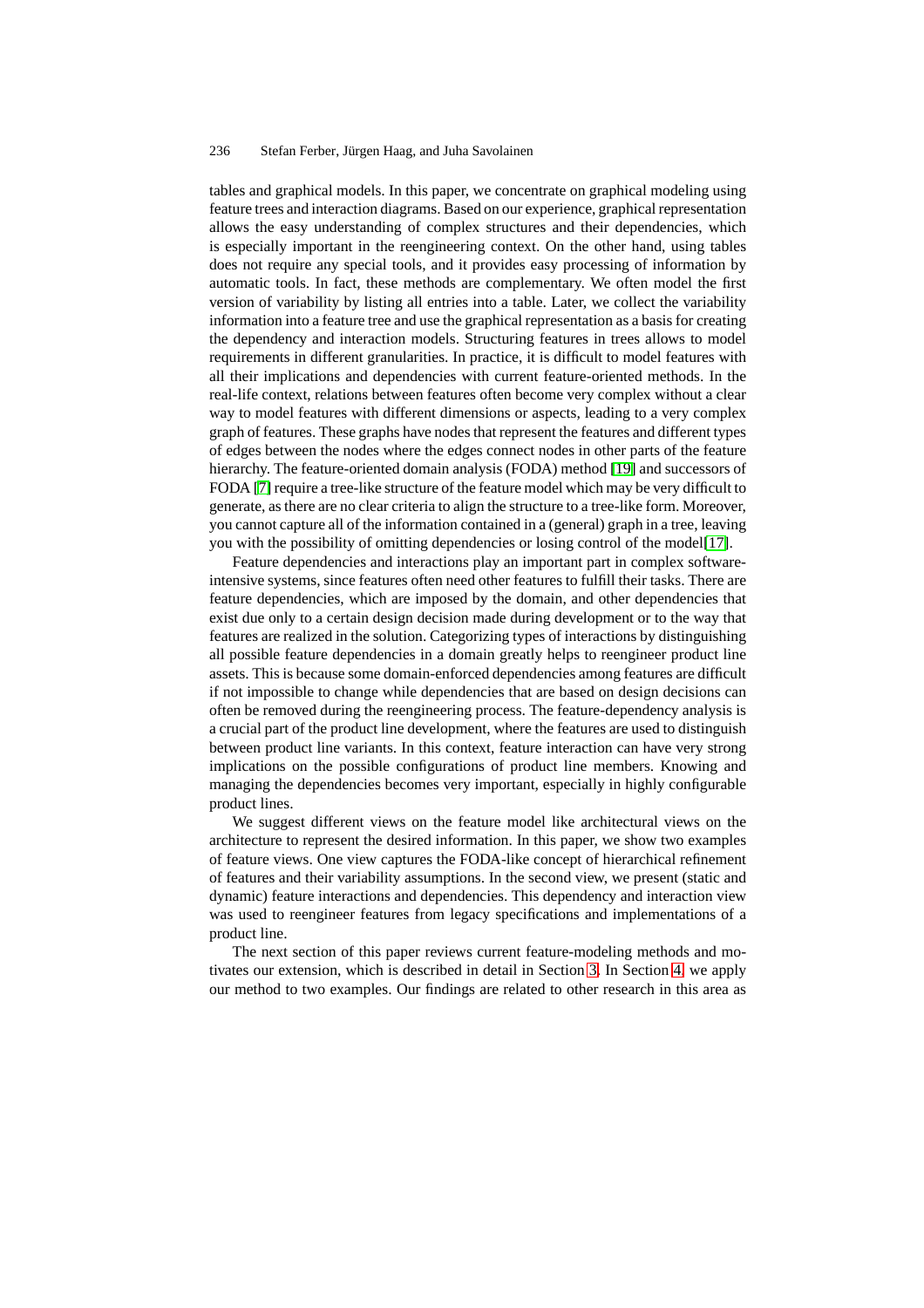described in Section [5.](#page-15-0) Finally, in Section [6,](#page-18-0) we conclude our experience and give an outlook on the future.

### **2 Feature Modeling**

Features bridge the marketing view to the development view. On the marketing, side features define properties that the customer wants from the system. On the development side features are used as increments of implementation. Typically, features are defined in terms that the customer can understand. The customer focus also supports the use of features for configuration purposes, where the customer can choose which features are included in a product variant. The configuration aspect of the feature-based development is even more important when the product line techniques are used.

In the product line context, features are used to differentiate product line members. The high-end products tend to have more features than inexpensive product variants. Additionally, some features for more complex products may have more complex behavior. To handle this variation in features, a number of different approaches have been proposed. Currently, one of the most successful approaches in variability modeling is to use feature trees. The feature tree is a feature-refinement hierarchy that explicitly shows the variability among the product line members by attaching different symbols that communicate the related variability assumptions.

However, modeling variations among features is not enough to make the feature model an efficient tool for product derivation. The features are not independent from each other. All the features work together to achieve a common goal: the purpose of the system. In the gasoline engine-control domain, this is realizing a pleasant, economical driving experience that also addresses environmental values. The features cannot achieve this without interchanging information interacting among each other. The traditional justification of modeling software features is to see them as independent entities that can be specified and hopefully developed in isolation. But often, the crucial part of specifying a complex software system is actually based on the interactions of the features. This revelation justifies the clear need to model dependencies and interactions among software features. The interaction-modeling community has produced a lot of high-quality research on how the combined behavior of features can be specified and validated [\[33\]](#page-21-0). Specifying behavioral aspects of the software is beyond the scope of this paper, since we only address feature relationships as they affect the configuration and derivation of product variants. In this context, a key aspect of understanding the various relationships between two features is to realize how they are dependent on each other. To support this, some feature-modeling methods suggest a way to model dependencies among features. Most notably, in the FODA method, various rules are formulated to represent the dependencies. These rules, for example, set and require conditions between two features. Unfortunately, these rules make it very difficult to get the big picture of the overall dependencies. The other option is to add dependency links directly into the feature trees making them into more complex graphs. Modeling dependencies in this way as a part of the feature tree greatly reduces the understandability of the feature model, and degrades their usefulness. Even though some methods explicitly address the feature dependency problem, a surprisingly large number of feature-modeling methods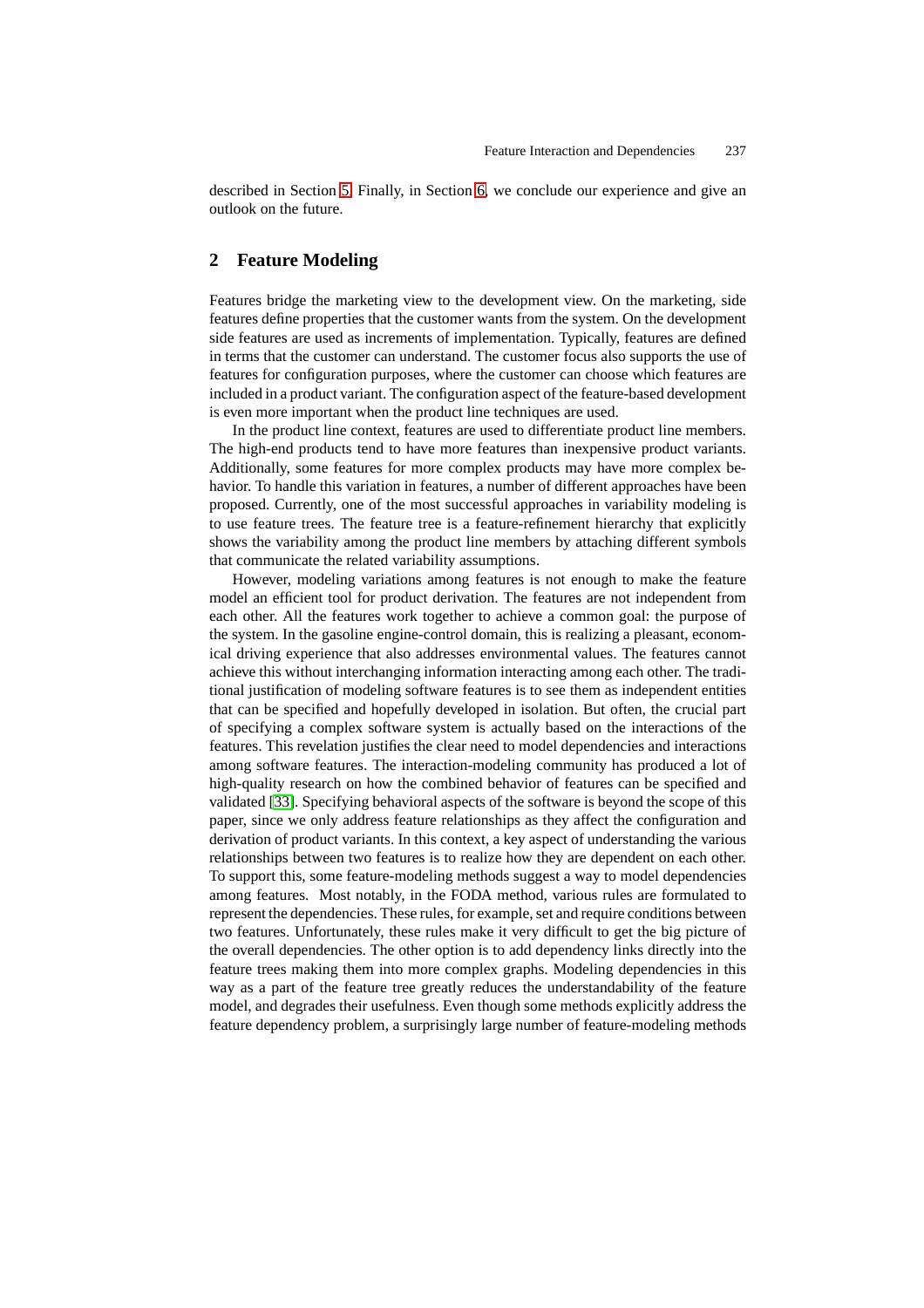<span id="page-3-0"></span>do not provide any way to model dependencies among features. In the real-life context, feature trees may become very large. Any attempt to model dependencies among features as a part of the feature tree is doomed to failure in industrial use because of the lack of mechanisms to handle scalability. We solve these problems by providing another view on features: the feature-dependency view. For more discussion on approaches for modeling dependencies see Section 5.

The feature-dependency model describes all possible dependencies among features within the current scope. It shows how the functionality of features is dependent on the implementation of pieces of other features' functionality. In this paper, we use feature dependency for two main purposes. First, we record the feature dependencies to better understand the legacy product line by identifying how the various features are interrelated. This insight assists us in our reengineering efforts to create a new product line architecture. The feature dependencies are key information that can be used when a new reference architecture is created. In many systems, well-known functionalityrelated criteria, such as cohesion and coupling, are used to determine the correct system decomposition. Identifying the types of relationships seems to be a crucially important aspect, while identifying possible transformations of the existing architecture.

Second, dependency modeling is used to allow the easy derivation of product instances from the reference architecture. In the real-life product lines that we have experience with, the architecture is not driven only by the desired properties of the products; an equally important aspect is to identify what is possible based on the solution domain. Often, certain features are cheaper to implement using services from other features. Sharing common components may be appropriate even when some of the components' services are not needed for the low-end product. This kind of sharing of common assets may create dependencies between features that, from the customer's viewpoint, are not needed at all. Yet, the product derivation clearly requires this information while creating the low-end product. We solve this problem by expressing these kinds of relationships between features in the feature-dependency view.

In this paper, we show these techniques in the context of reengineering. But the models are also useful when creating new systems. However, then the engineers should guarantee that they do not prematurely commit on the specific designing choices while analyzing dependencies among features. These considerations are out of the scope of this paper, and all the recommendations of this paper are targeted on using the approach for reengineering existing product lines.

# **3 Two Views of the Feature Model**

This paper assumes that a feature model describes complex interactions and dependencies between features in a product line context, which involves a lot of variability issues. Moreover, features have additional attributes like a detailed description, current state of development (e.g., specified, coded, tested, released), delivery information, needed memory and processor resources, traces to software components, and many more. Therefore, the complete feature model can hardly be described in one diagram or in one table. There are three possible ways to deal with the complexity in such models:

1. Split the model into multiple diagrams with different features in each diagram.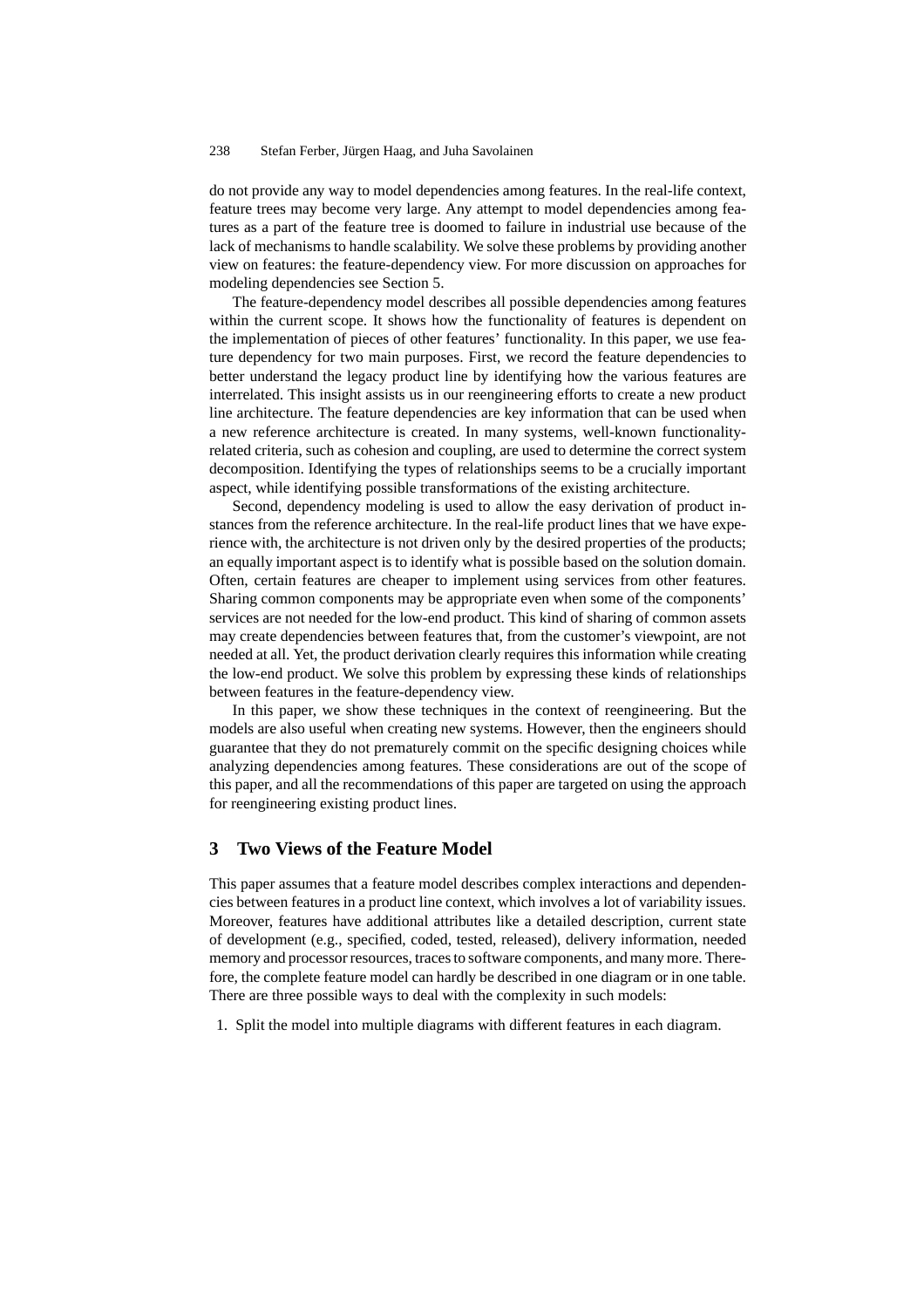- 2. Use a hierarchy in which features can be described in more detail with subfeatures.
- 3. Employ different views with each view dealing with a certain aspect of the model.

We are using all three approaches to analyze the features in the software of a control system for gasoline engines, as we have to cover several hundred features with complex relationships (see Section [4\)](#page-8-0). This paper covers only two views: one showing variability, the other expressing dependencies. But, we can think of additional views in this application: feature road maps and feature resource consumption. Probably, other domains require their own views.

#### **3.1 Used Terminology**

A feature is "a prominent or distinctive user-visible aspect, quality, or characteristic of a software system or systems" [\[19\]](#page-20-0). A domain model is "a definition of the functions, objects, data, and relationships in a domain" [\[19\]](#page-20-0). And a feature model is a specific domain model covering the features and their relationships within a domain. The domain in this case is the product line scope of the engine-control software for gasoline engines called motronic.

A hierarchy of features with semantic edges as relationships is called a feature tree. The edges can represent alternative, multiple, optional, and mandatory features. Two features, B and C, interact if the responsibility of feature B is to change the behavior of feature C. Usually, these features have a runtime relationship to fulfill their responsibility. Feature B depends on feature C, if feature B can fulfill its responsibility only if feature C is present (i.e., B requires C), or if feature C is not present (i.e., B excludes C).

The feature model consists of all features and relationships among them. The featuretree view shows the variability assumption. The feature interaction and dependency view shows all feature interaction and dependency relationship. Note that some information is present in both views. For example, if feature B excludes feature C, one can represent this in the tree with an alternative relationship and in the dependency and interaction view with a relationship called "excludes".

The feature-tree view is the appropriate tool to structure features of a product line. Moreover, it can be used to select features for a product that is derived out of the product line even by non-expert users of a software system (e.g., salespeople, customer). The feature interaction and dependency view helps software integrators and developers to identify valid feature configurations in the product line. We used both views to mine and document the assets of the motronic product line.

#### **3.2 Syntax and Semantics in the Feature Interaction and Dependency View**

In this section, we describe how feature interactions and dependencies can be modeled and recorded for documentation and derivation use. In our model, we connect the features that participate to the interaction by using arrows that represent the types of the interactions. For the motronic domain, we have chosen five main types of feature interactions: usage, intentional, resource usage, environment induced, and excluded relation.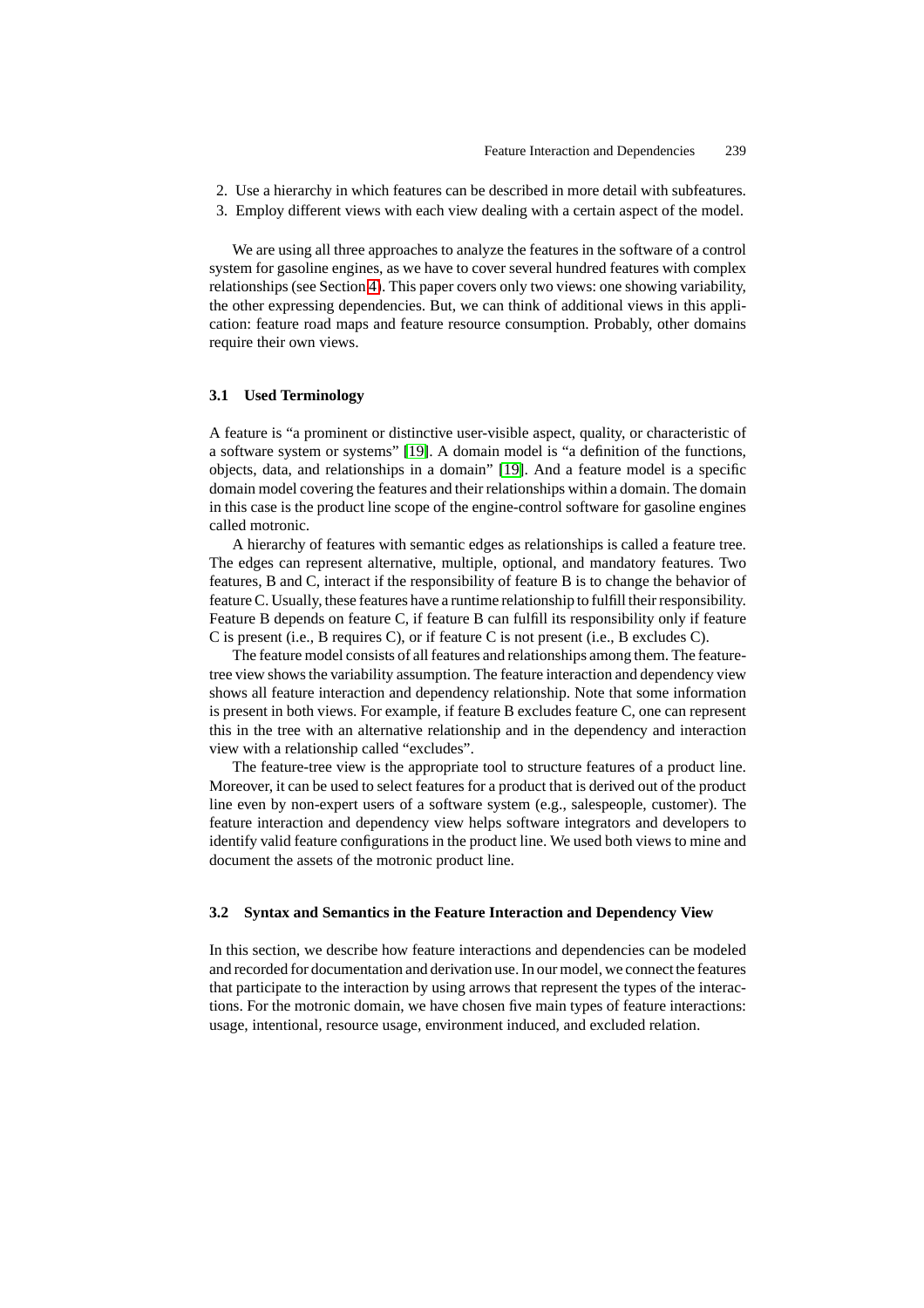

**Fig. 1.** Feature Interaction and Dependency Representational Model

**Intentional Interaction.** For some features, a large part of their functionality is based on the nature of the interaction, that is, they encapsulate a piece of interaction-oriented functionality. These features typically change the behavior of other features. For example, in the engine control software, the "limp-home" features influence the synchronization of the crankshaft and camshaft angles in certain degraded mode conditions (see the example in Figure [5\)](#page-10-0).

**Resource-Usage Interaction.** Some resources are limited in the sense that only a subset of all features can simultaneously use them. Typically, this kind of relationship also presents itself in the timing-dependency-relationship dimension. Often this interaction is taken care of by another feature or service that manages the interaction between a potentially large number of features. For example, the driver requests high torque to accelerate the car, but the automatic transmission requests a low torque to shift down. A feature called Torque Coordinator schedules the torque demands from different sources.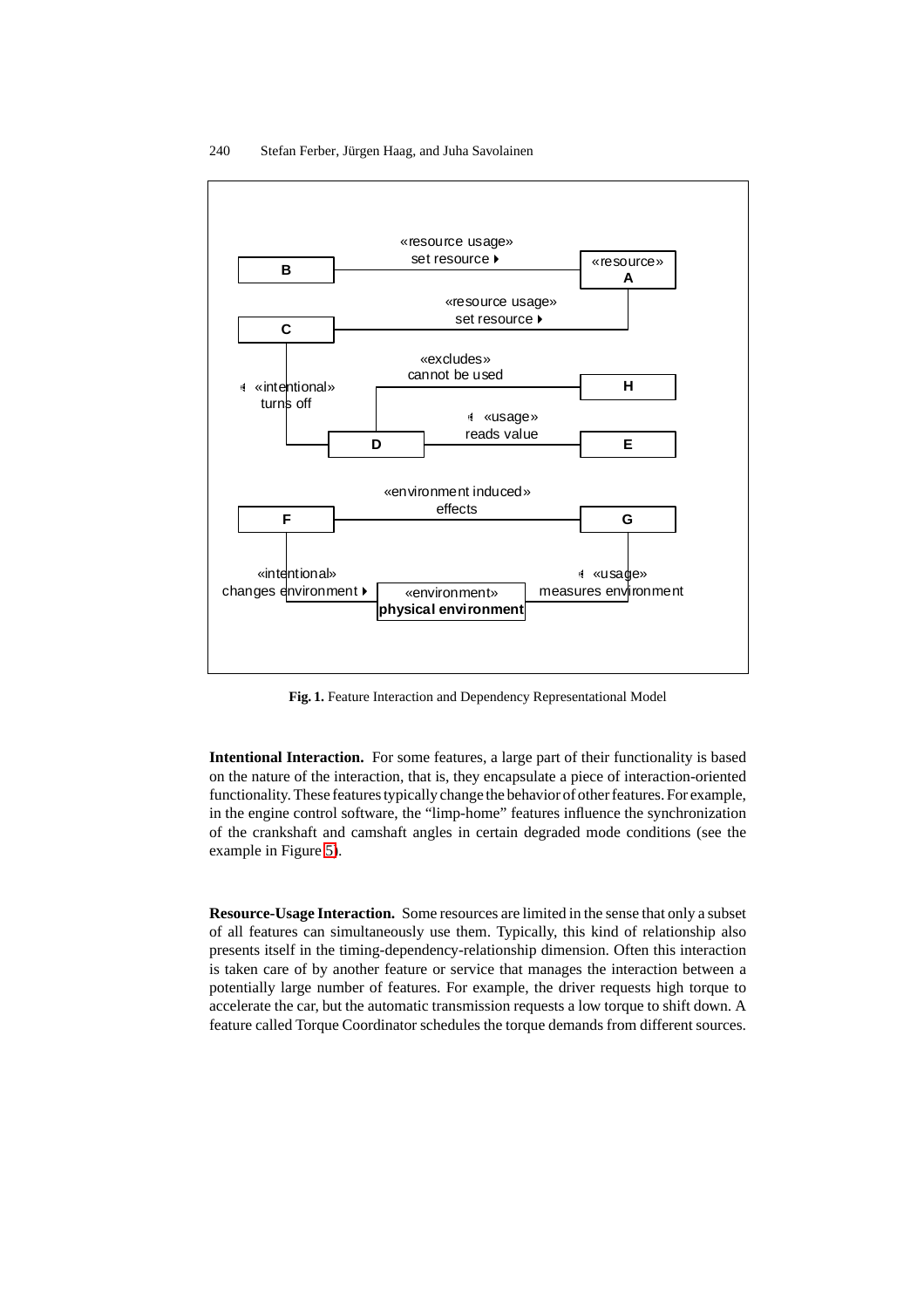**Environment Induced Interaction.** There are also other kinds of indirect, often very implicit, connections between features. These occur when a set of features monitor some properties of the physical environment on which some other features have some influence. In the concrete instances of this kind of relationship, it is important to specify how the features affect the environment. This means that features that are not directly connected together are affected by the changes in the environment. We record it as an implicit, environment-induced interaction between the corresponding features. These kinds of dependencies are difficult to notice, since most of the time there is no direct connection between the features. For example, the fuel-purge control adds gasoline into the intake manifold, which is observed much later by the exhaust lambda sensors.

**Usage Dependency.** The most common form of feature dependency is the usage relationship. This can be a simple "requires" relationship. Data-exchange relationships are normally based on the usage dependency. If a feature uses data from another feature, it creates a one-directional usage dependency from the data consumer to the data producer. Quite naturally, if we have multiple features, we can easily end up with cyclic relationships between the corresponding features. For example, sensor diagnostics for the camshaft sensor reads values provided by the Sense Camshaft Angle and Sense Crankshaft Angle features to detect inconsistent sensor values (see the example in Figure [5\)](#page-10-0).

**Excluded Dependency.** Some features cannot be in the same family variant after the binding time. The excluded relation is heavily dependent on the binding time of the features: for example, if the binding time and the run time can both be present in the actual implementation of the family variant, they cannot operate at the same time. E.g. At one time there can be only either camshaft limp-home mode or the crankshaft limphome mode active, since either one sensor is needed for the engine speed calculation. This definition means that the limp-home feature is excluded at runtime. Thus both features can exist in one family variant, but only one of them can be active at the same time. There is a natural reason for this kind of behavior, since either the crankshaft or camshaft sensor must be operational to guarantee speed calculations. If neither of these sensors functions correctly, no limp-home features can be activated (see the example in Figure [5\)](#page-10-0).

**Out-of-Scope Stereotype.** Feature interaction and dependency, which crosscut views, are modeled in detail in only one view. Other views refer to these features with the "out-of-scope" stereotype.

### **3.3 Syntax and Semantics of the Feature-Tree View**

Domain assumptions reveal the knowledge that a developer has on the operating domain. Domain assumptions constrain how product family members may vary within the current scope. The possible domain assumptions are mandatory, optional, alternative, and multiple.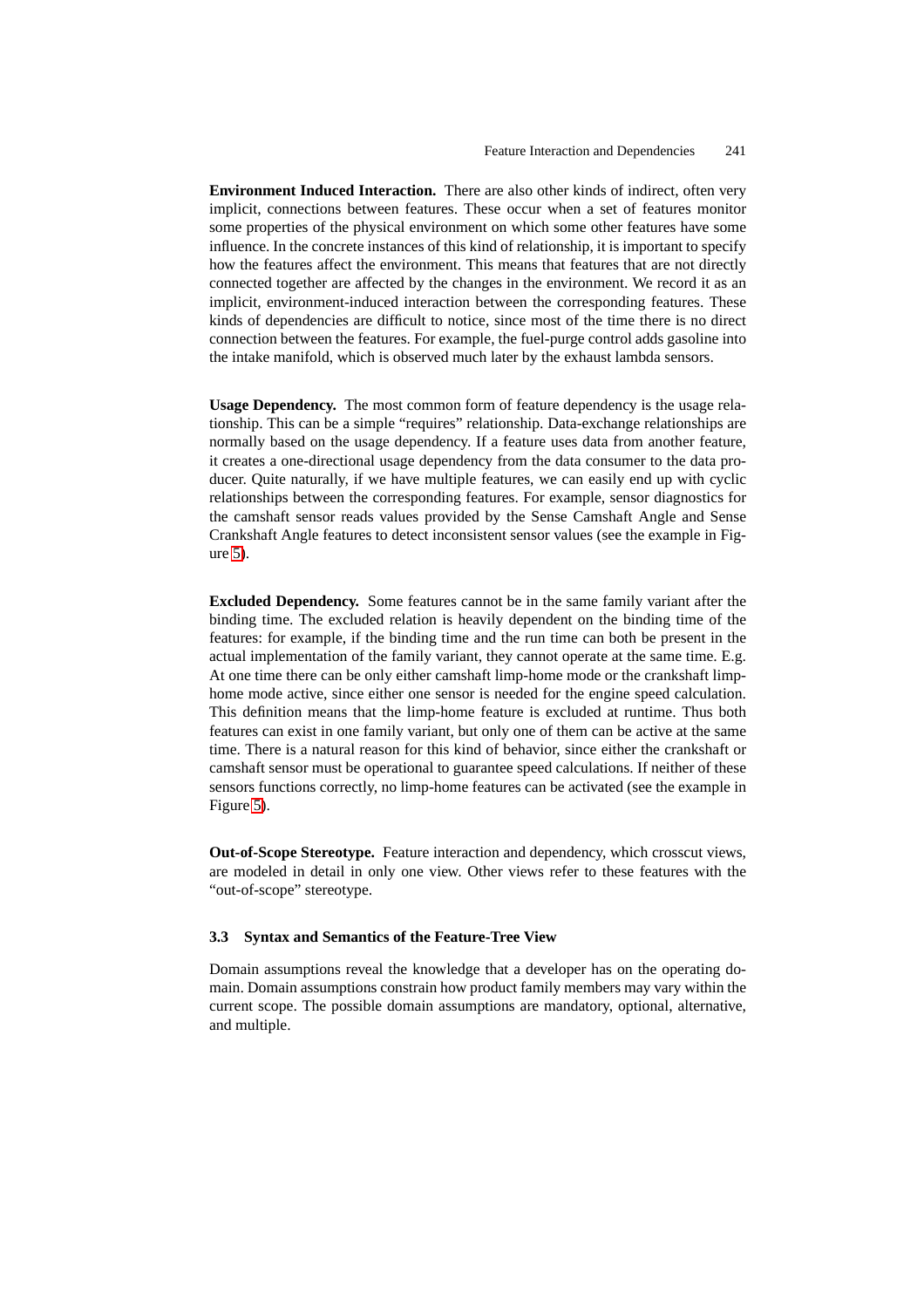

**Fig. 2.** Feature Variability Representational Model in the Feature Tree: The subfeature relationship is shown on the left and the optional feature is shown on the right.



**Fig. 3.** Feature Variability Representational Model in the Feature Tree: The multiple relationship is shown on the left and the alternative relationship is shown on the right.

In Figures 2 and 3 we show all possible variability types and their corresponding representations. A solid line between features defines a subfeature relationship where child features are mandatory, if their parent is chosen. This is the case between features A, B, and C. Features E and F are part of a multiple relationship where one or both of the features can be chosen. On the other hand, H and I are alternative features, one of which must be chosen. Finally, K is an optional feature.

**Mandatory:** If, for a set of features, we have a mandatory domain assumption, then these features have to be present in all the products that belong to the current scope. For example, every family variant has an ignition system.

**Optional:** Optional domain assumption describes a feature that may or may not be included into the family variant. An optional domain assumption does not constrain the available options in any way it merely specifies that it is likely that, within the current scope, there will be systems that have this particular feature and those that do not. For example, an engine may have a turbo-charger.

**Alternative:** An alternative domain assumption represents a choice between a set of features. One and only one feature has to be chosen from the alternative set of features. For example, throttle-valve control is either by air-bypass actuator, throttle-valve actuator, or electronic throttle control.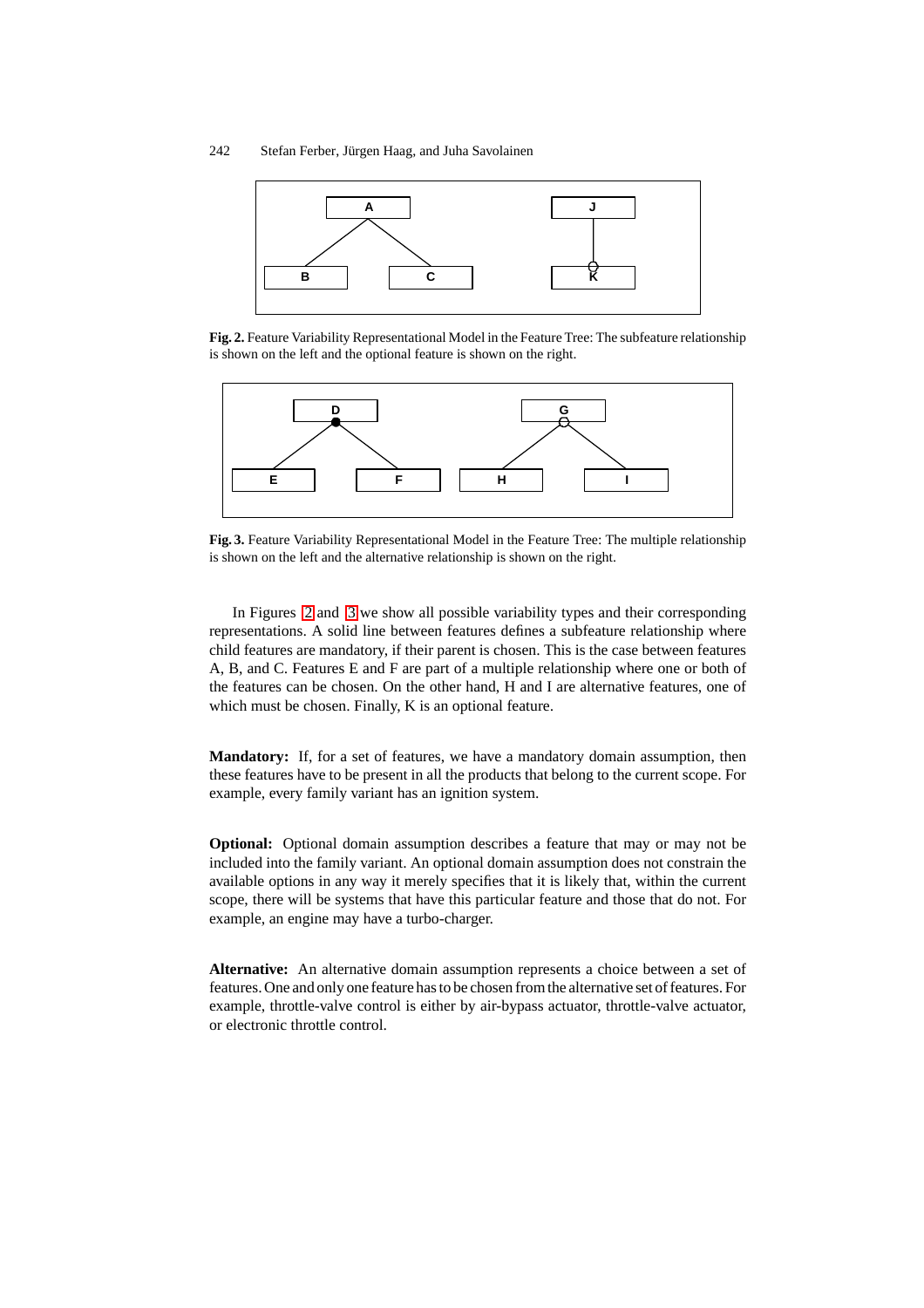<span id="page-8-0"></span>**Multiple:** Multiple domain assumption captures a possibility to choose many features from a set of features, but the user has to choose at least one. For example, an engine can have an intake manifold pressure sensor, an air mass flow meter, or both.

### **3.4 Consistency of Views**

Showing one model in two views raises a question of their consistency. We use very simple rules to achieve practical consistency in our models. Rules for the feature-tree view are

- 1. All features of the feature model are presented in the tree view (completeness).
- 2. Variability assumptions in the tree view are a subset of all dependencies (incomplete but free of contradiction).

Rules for the feature interaction and dependency view are

- 1. Only a subset of features are presented in the interaction and dependency view (incomplete).
- 2. All dependencies and interactions are shown in the interaction and dependency view (completeness).

These rules satisfy the practical needs for consistency, since in our process, we first create a feature tree, which has all the features that reside in the current domain. After that, we analyze dependencies. In the dependency view, we have a subset of all features, but we cannot have any features that are not part of a feature tree. If the feature is not in the feature tree of the related domain, then it is tagged with the stereotype "out of scope". That is, there cannot be any feature that is not defined in a feature tree. The dependency view adds information on how those features interact, but it cannot add new features without also adding them into the feature trees.

# **4 Feature Modeling for Engine Control Software**

The feature-modeling method introduced earlier in this paper was used to analyze the functionality of the software of the Motronic control system for gasoline engines [\[13,14\]](#page-19-0).

The Motronic system contains all of the actuators (servo units, final-control elements) required for intervening in spark-ignition engine management, while monitoring devices (sensors) register current operating data for engines and vehicles. Some of these sensor signals are

- **–** Accelerator-pedal travel,
- **–** Engine position,
- **–** Cylinder charge factor (air mass),
- **–** Engine and intake-air temperatures, and
- **–** Mixture composition (air-fuel ratio, called "Lambda").

The system, consisting of a microprocessor and software, employs these data as the basis for quantifying driver demand, and responds by calculating the engine torque required for compliance with the driver's wishes. Out of the required engine torque, the actuator signals for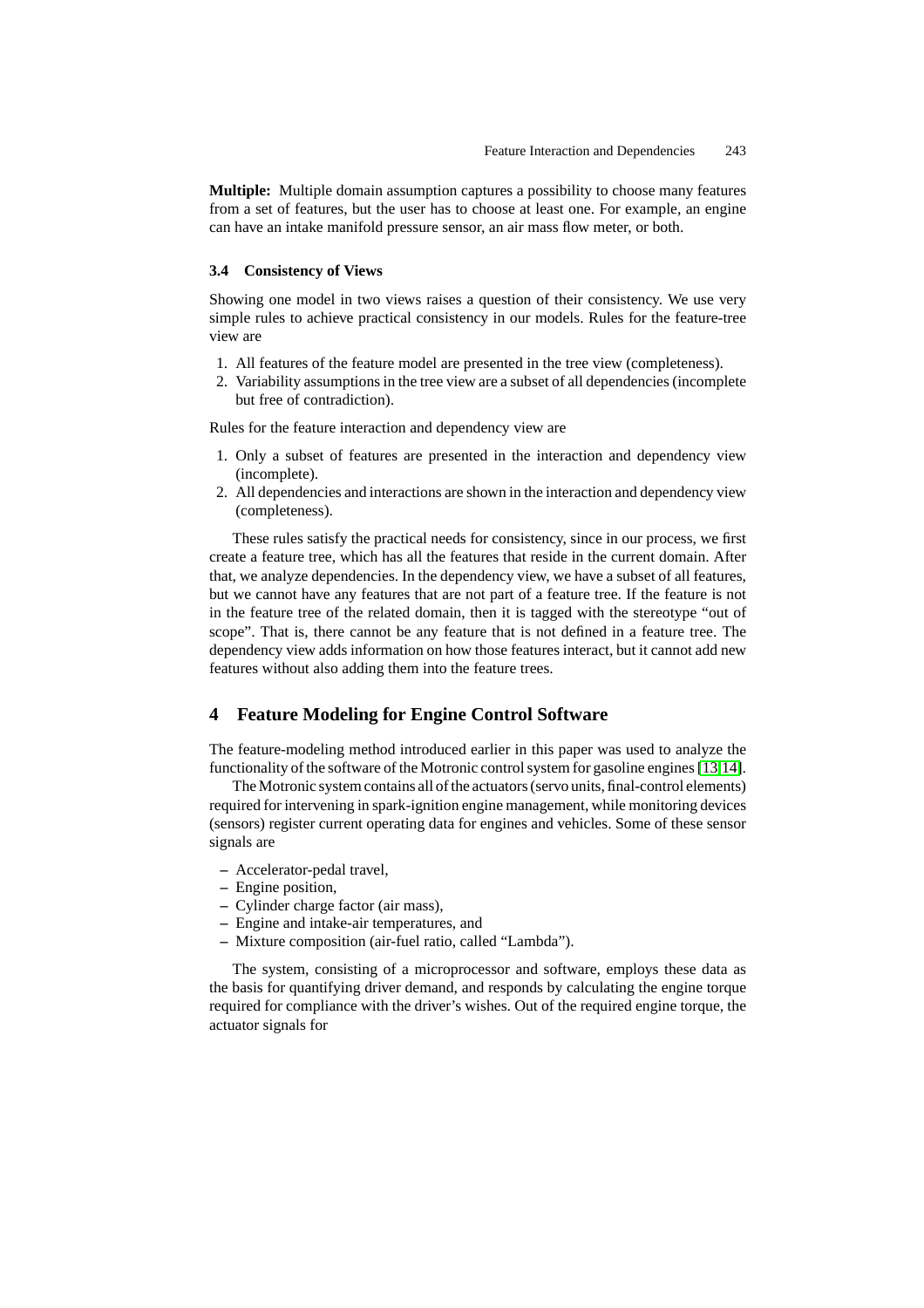- **–** electronic throttle device (and therefore for the air mass),
- **–** injection (fuel mass),
- **–** ignition,

and other devices are calculated. By ensuring the provision of the required cylinder charge together with the corresponding injected fuel quantity, and the correct ignition timing, the system furnishes the optimal mixture formation and combustion to fulfill the driver's wishes as well as emission laws.

Subsequently, two examples of the feature analysis are shown. The first example is the engine position management (EPM) of the motronic. In this example, the feature tree was created first to identify the current features and its variations. The feature interaction diagram was developed afterwards to identify the dependencies between the features.

The second example shows the feature analysis of the control system for the air-fuel ratio of the gasoline engine's exhaust gas (Lambda feedback control). In this example, the interaction diagram was used to rearrange the tree view of the feature model.

#### **4.1 Example 1: Engine Position Management**

The Engine Position Management (EPM) of the control system for gasoline engines has different responsibilities. A feature tree of the control system gives an overview of the functionality in the EPM domain.

Figure [4](#page-10-0) shows the main features of the EPM. First of all, the engine speed and the crankshaft angle have to be sensed. But also the camshaft angle sensing and the synchronization are major parts of the EPM. A reliable synchronization in the whole speed range of the engine is necessary for the right ignition and injection timing and therefore to fulfill the strict emission laws. The optional limp-home modes (in case of sensor failure) and the start-up functionality are subfeatures of the synchronization. The start-up of the engine can be realized in different ways: fast, fast with history, or reliable. These subfeatures have a "multiple" relationship because a combination of them is required by some customers.

The "back-rotation detection" feature is optional because only some engine types could be destroyed if the engine runs in the wrong direction. This feature has two "alternative" subfeatures: it can either use the camshaft or the crankshaft sensor for detection.

There are more dependencies between the features of the EPM than shown in the feature tree. Of course these dependencies have to be known to reengineer features when implementing the EPM for a new product line. To describe all the dependencies, the interaction diagram (introduced in Section [3\)](#page-3-0) was developed for the EPM (see Figure [5\)](#page-10-0).

Though there are many dependencies and interactions between features in this case, they do not restrict the selection in the tree view to derive a valid product out of the product line features. You can see in Figure [6](#page-11-0) that, for example, minimal feature selection does not contradict the feature interaction and dependency view.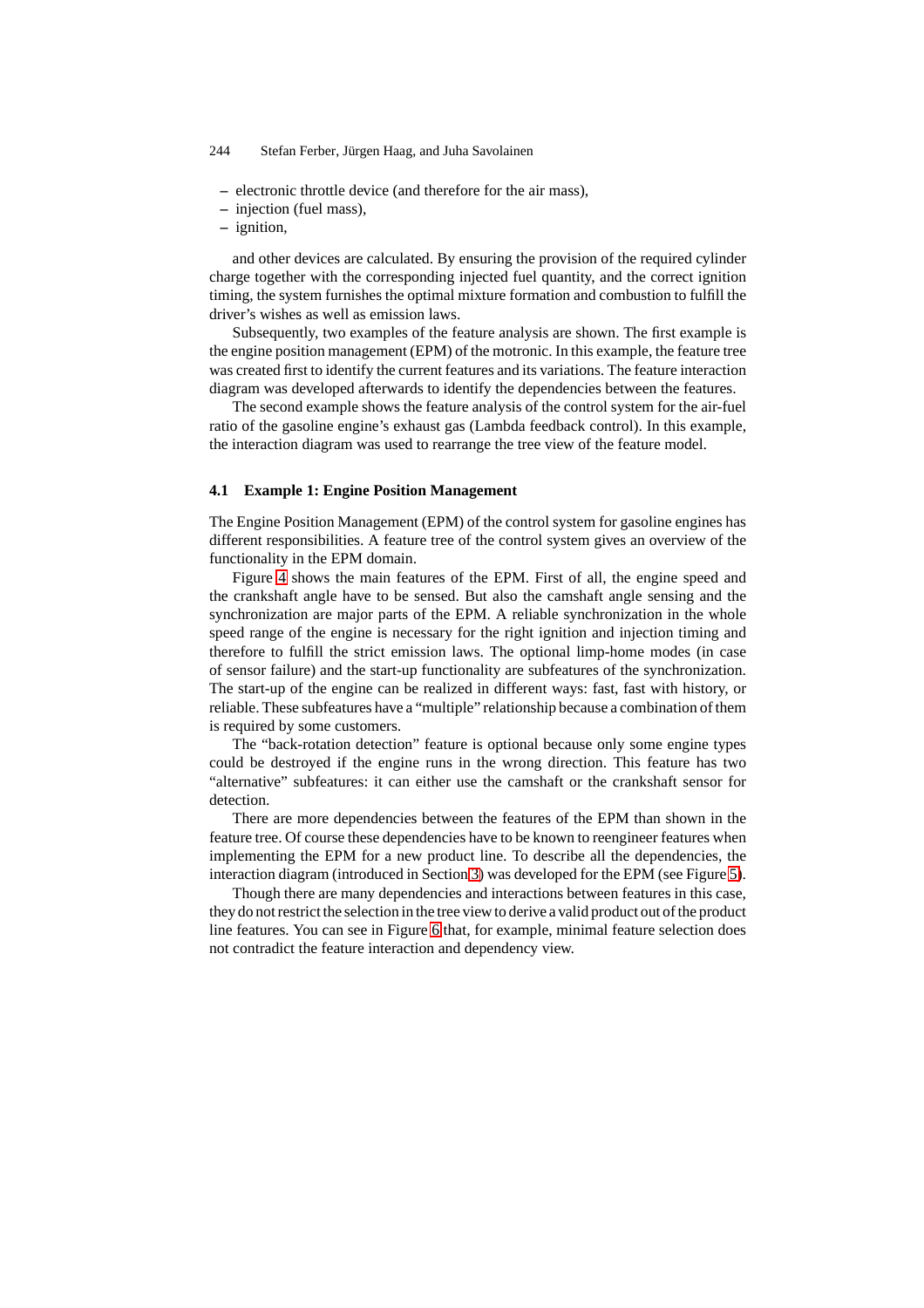<span id="page-10-0"></span>

**Fig. 4.** Feature Tree View of the Engine Position Management (EPM).



**Fig. 5.** Feature Interaction and Dependency View of the Engine Position Management (EPM)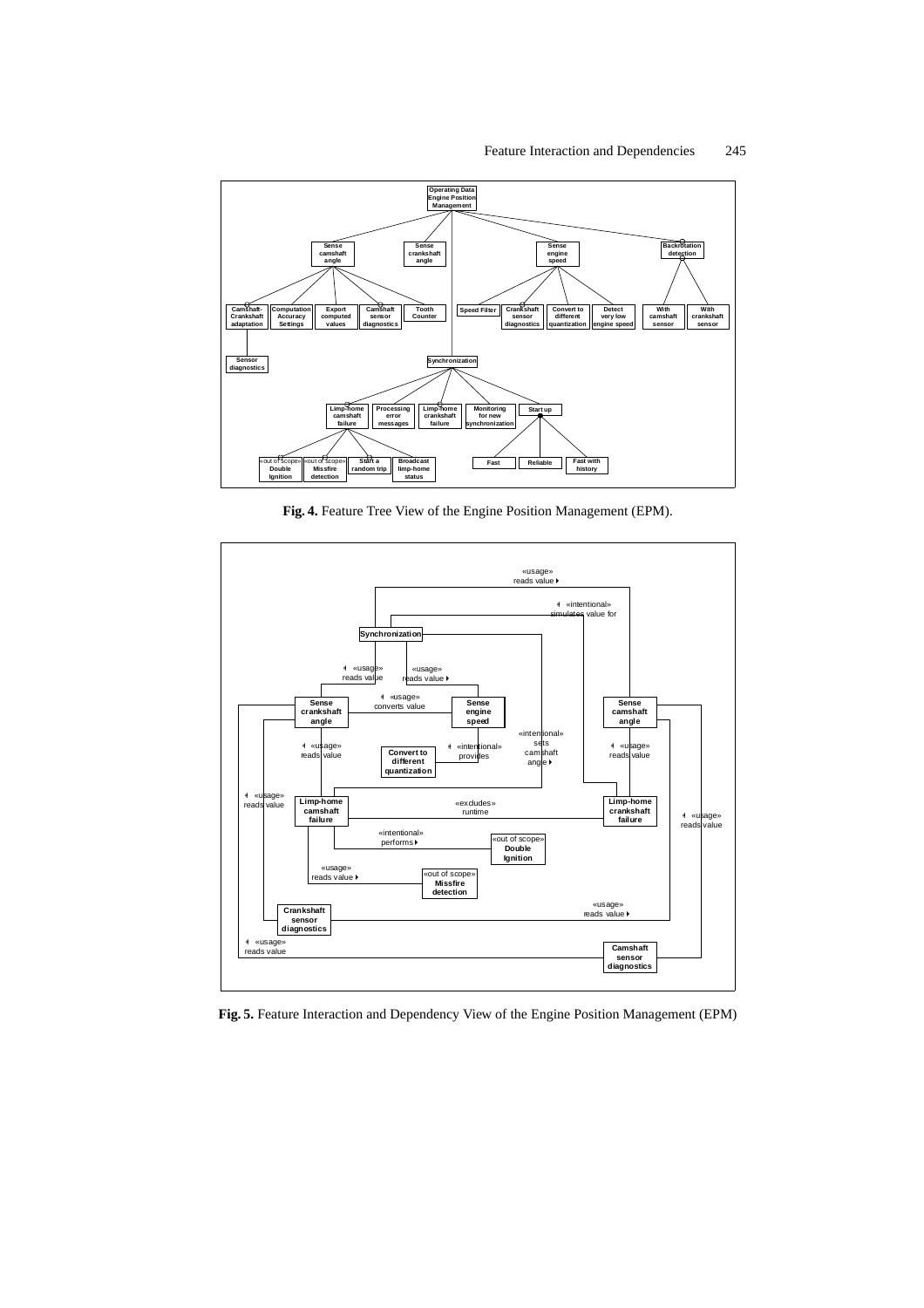<span id="page-11-0"></span>

**Fig. 6.** Minimal Configuration for the Engine Position Management in the Feature-Tree View. It is also valid in the interaction and dependency view.

### **4.2 Example 2: Lambda Feedback Control**

In this example, the control of the air-fuel ratio (Lambda feedback control) of the exhaust gas was investigated. Due to the strict emission laws, the complexity of the Lambda control system has increased dramatically during the last few years. Therefore, different control strategies and several sensor configurations are used to fulfill the requirements.

Figure 7 shows the possible configurations of the lambda sensors and the catalysts in the exhaust system. The first sensor can be a two-state lambda sensor or a wide-band lambda sensor. All other sensors are two-state lambda sensors. The precatalyst and the middle sensor are optional, depending on the emission requirements. There are several control strategies for the lambda control:



**Fig. 7.** Naming of Sensors and Catalysts in the Exhaust System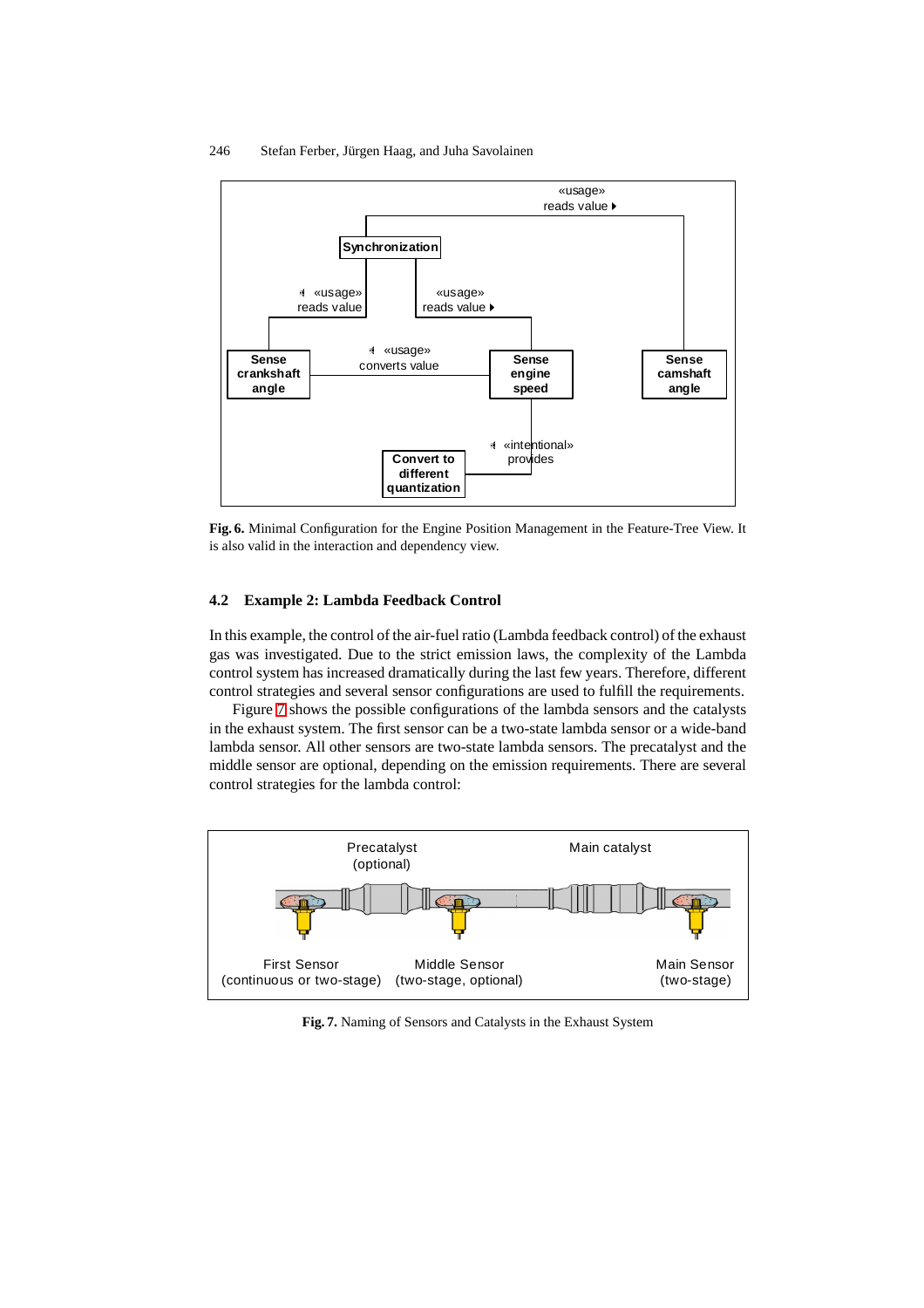- **–** continuous or two-state lambda feedback control first sensor
- **–** continuous lambda feedback control middle sensor
- **–** continuous lambda feedback control main sensor
- **–** natural frequency feedback control
- **–** catalyst outcome feedback control

Even for the domain expert, it was difficult to get an overview of the possible sensor configurations in combination with these different control strategies and their dependencies. Mixing features with the current implementation of these features made things even more difficult. This was probably due to the history of the functionality. As you can see, this feature tree (Figure 8) has two main disadvantages. First, the structure of the



**Fig. 8.** Feature "Tree" of Exhaust System Feedback Control Before Analyzing Dependencies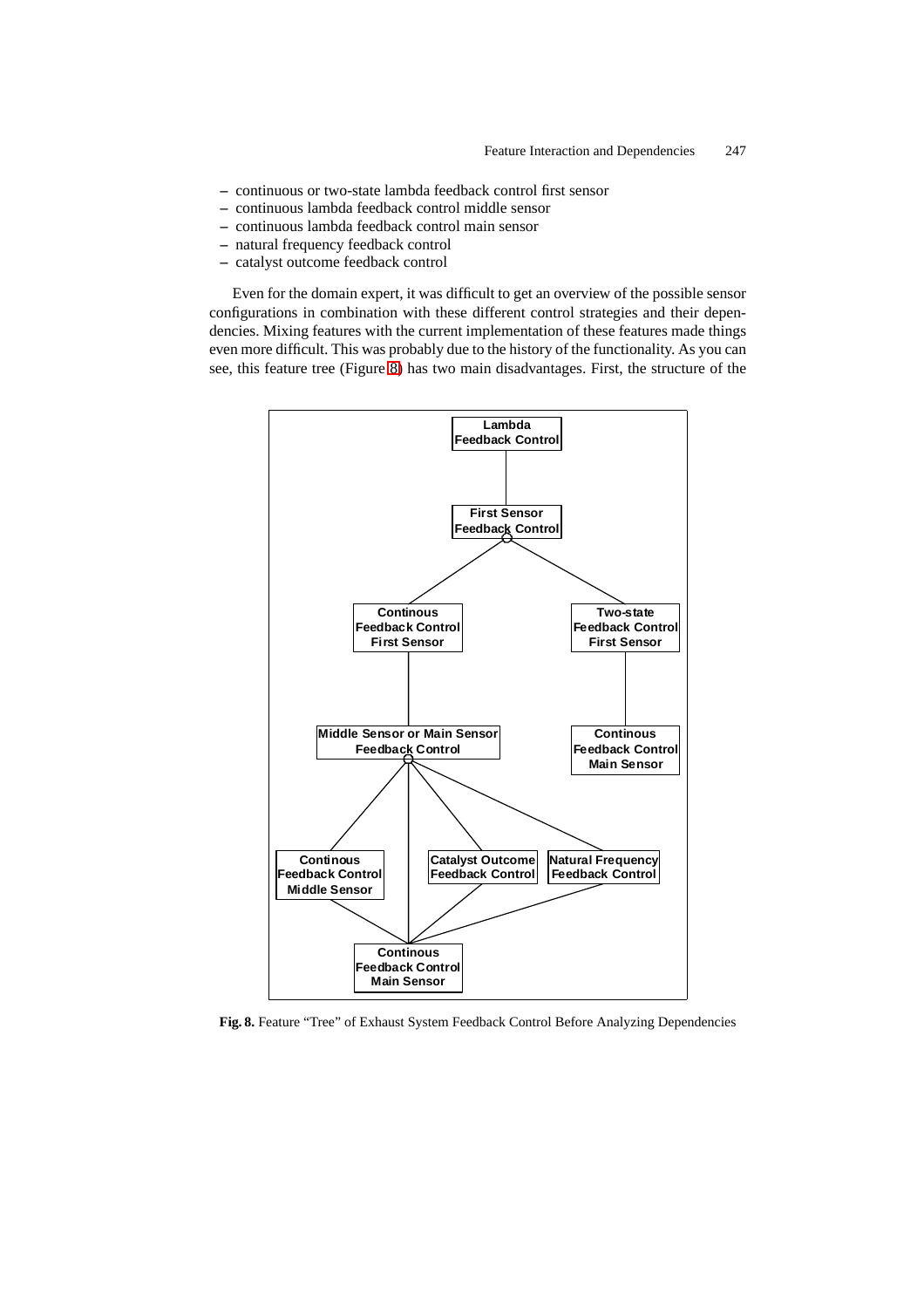tree isn't a proper tree structure, and second, it is necessary to represent the "continuous feedback control main sensor" feature twice.

To restructure the feature tree, the dependencies and interactions between the features were modeled. To express indirect dependencies, the related sensors were added in the same diagram (Figure 9). Due to the modeled dependencies (especially "exclude" and "requires") between features and sensors, it was possible to derive a very simple new feature tree containing most (except one) of the dependencies in Figure [10.](#page-14-0)



**Fig. 9.** Feature Dependency and Interaction View of the Lambda Feedback Control

Still, one needs the information in the interaction and dependency view for deriving products in the product line. Figure [11](#page-14-0) shows a "valid" configuration of the feature-tree view in Figure [10.](#page-14-0) But, the exclude relationship of two selected features is only covered in the interaction and dependency view. In order to have a valid configuration, all the information in the feature model is needed.

### **4.3 Tracing the Realization of Features**

In this feature analysis case, the software is already there. Capturing the traces for each feature is therefore quite easy. We collected additional information for each feature:

- 1. The variability mechanism for alternative, multiple, or optional features
- 2. The name of the variability point in the software
- 3. The software function that provides the feature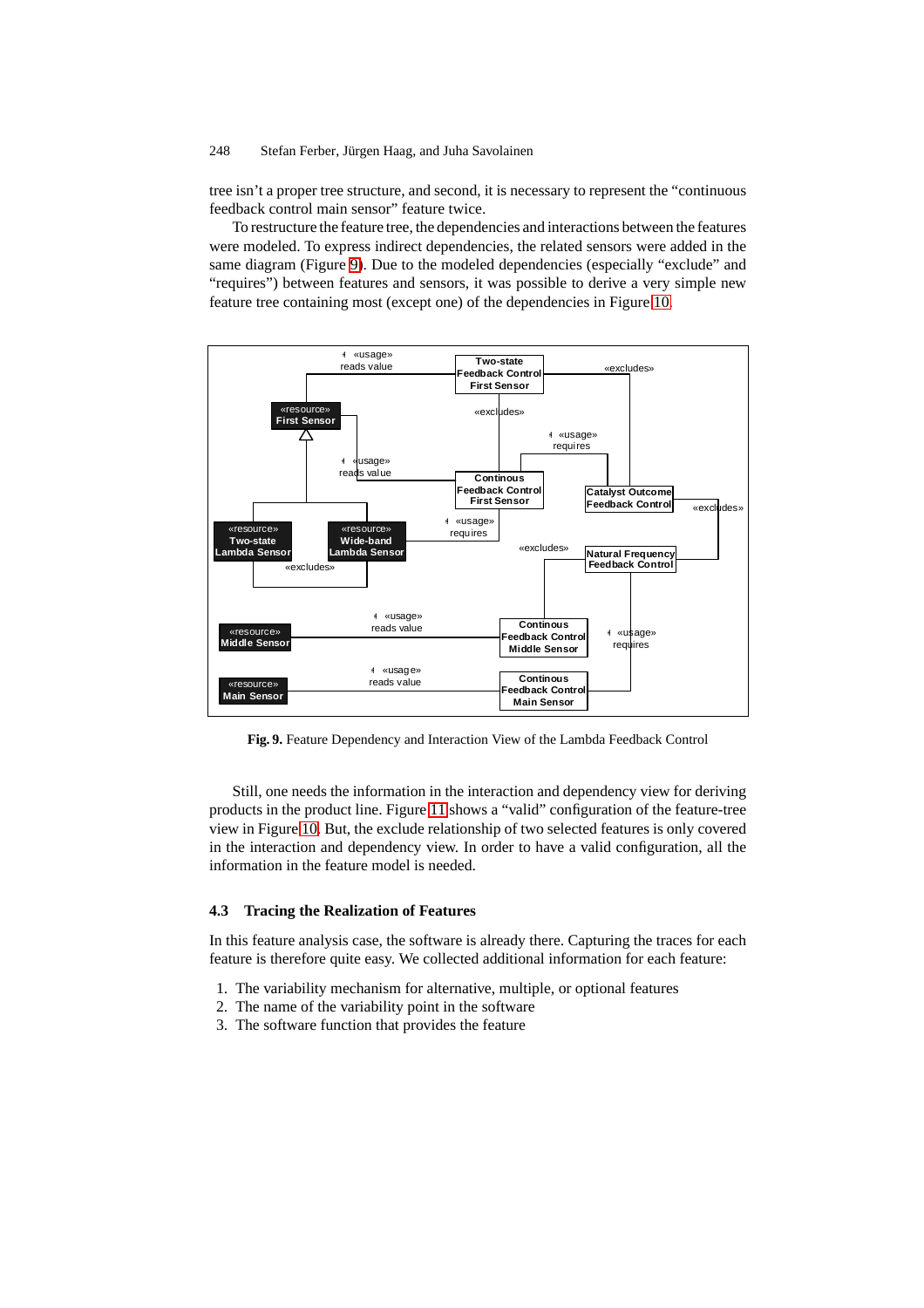<span id="page-14-0"></span>

**Fig. 10.** Rearranged Feature-Tree View After Analyzing Dependencies of the Lambda Feedback Control



**Fig. 11.** An invalid configuration of lambda feedback control for one product in the product line.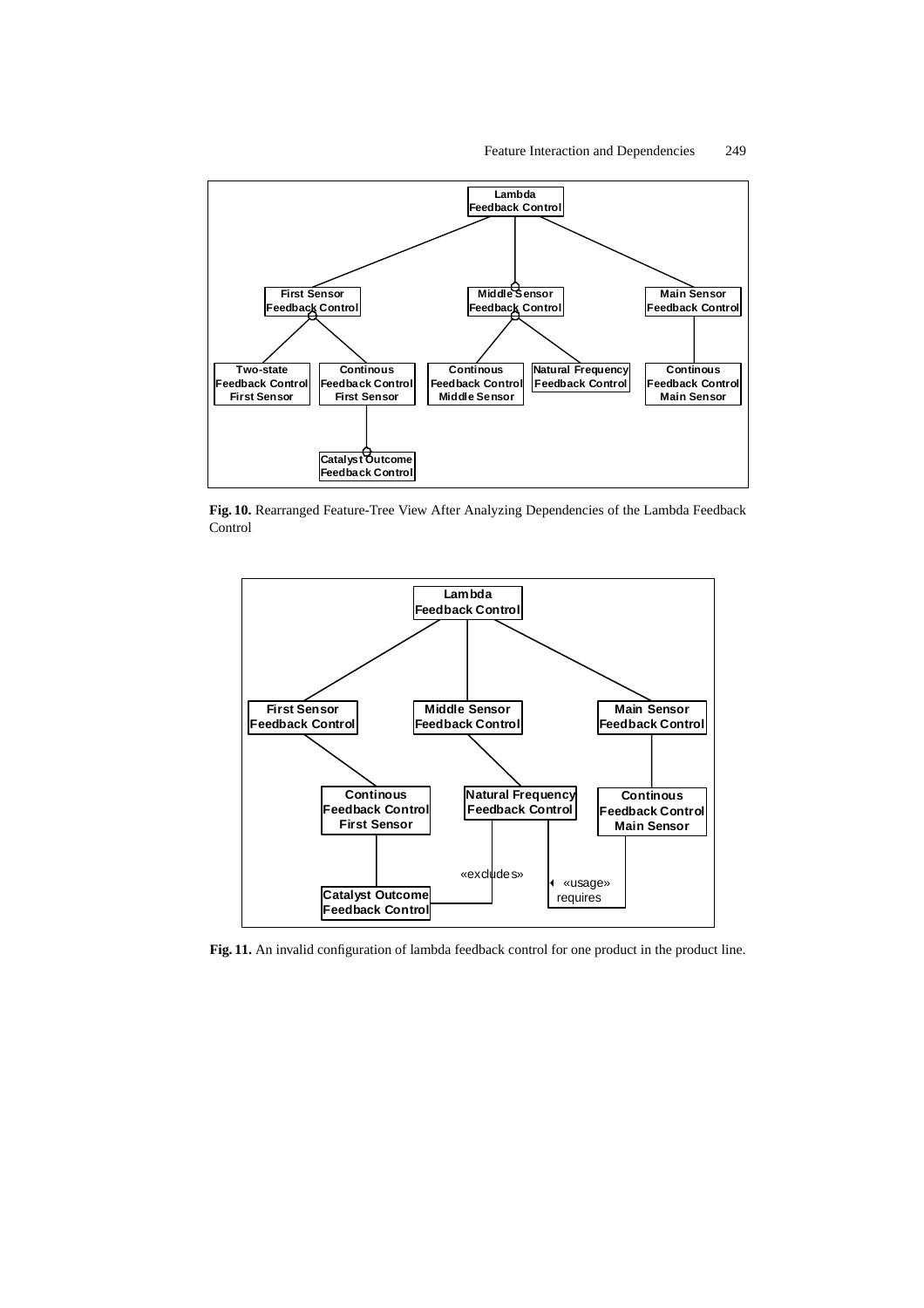<span id="page-15-0"></span>This was captured in UML-like style as shown in Figure 12.



**Fig. 12.** Tracing Features to Variability Points in the Software and to the Software Function: The upper box describes the generic feature trace template, and the two lower boxes are examples of its usage for the EPM.

#### **4.4 Modeling the Complete System**

We used this approach to model the complete engine-control software. The feature model is shown in 40 different feature-tree views. We have shown only two simplified versions in this paper. Each feature-tree view has between 50 and 200 features and describes the functionality of a conceptual object in the domain. The depth of the hierarchy varies from three to nine whereas a depth of five seems to be a good tradeoff between overview and detail.

From this feature model, we were able to extract high-level and crosscutting features that describe the basic nature of the system. We call these features*system features*. There are nearly 300 system features which cover the most important feature dependencies.

Our experience indicates that this approach scales well. Maintaining the trees was the most difficult and time-consuming problem, as we had to rearrange the features by hand. Currently, an XML-based feature model with a set of supporting tools is under development and will (hopefully) resolve this problem.

### **5 Related Work**

Feature-modeling research has been an integral part of product line research for many years. This has resulted in a natural tendency to explicitly target variability issues during the method development. Each of the methods has some way of representing the commonality and variability in the product family. However, surprisingly large number of feature-modeling methods do not provide equally powerful techniques to model dependencies between features. Especially, they do not provide any tools to manage the inherent complexity of the dependency models in any way that can support the scalability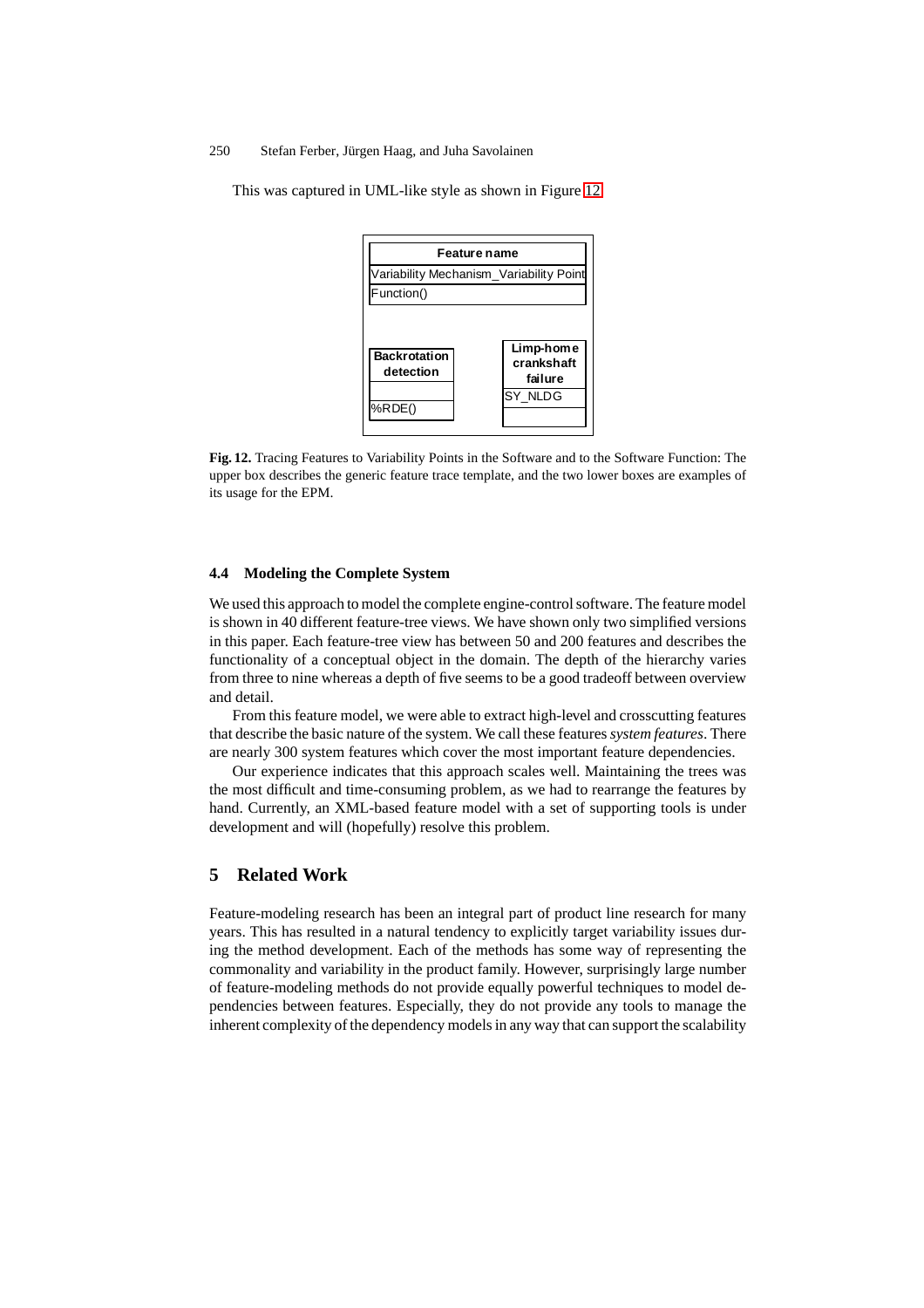needed in the current industrial projects. In this section, we will focus on how existing feature-modeling methods model dependencies among features.

In the widely used feature-oriented domain analysis method, rules are created to represent the dependencies [\[7,](#page-19-0)[19\]](#page-20-0). Composition rules define the semantics existing between features that are not expressed in the feature diagram. All optional and alternative features that cannot be selected when the named feature is selected must be stated using the mutually exclusive WITH statement. All optional and alternative features that must be selected when the named feature is selected must be defined using the REQUIRES statement. Unfortunately, these rules make it very difficult to get the big picture of the overall dependencies. The only way that approaches the solution of the scalability issues is the FODA approach, with its feature rules. However, we believe that there are major drawbacks to this approach. Separating the rules from the actual features that are affected by the rule makes it necessary in larger projects to search the whole set of rules to find those that have some effect on the current feature in question. This separation reduces understandability, hinders evolution, and complicates derivation.

On the variability management view, the FODA approach is quite similar to ours with its three kinds of structuring constructs. Mandatory features are those requirements of the system that have to be included in the product family. Alternative features are specializations of more general features that have multiple specialization features, one of which has to be chosen. Optional constructs model features that can be included into one product, but may be left out of another product. Our model shares these definitions on the three types of variability.

The Feature-Oriented Reuse Method (FORM) is an extension to the FODA approach [\[23\]](#page-20-0). FORM and FODA use similar notations for feature modeling. In the FORM method, feature diagrams support three kinds of relationships: a composedof relation that represents a whole-part relationship between a feature and its children; a generalization/specialization relationship represented by the feature refinement structure; and an implemented-by relation where one feature is used to implement another feature. In addition to the feature relationships that conform to the feature-tree structure, the FORM method also supports composition rules that constrain the possible feature selection across feature-tree branches. The composition rules define mutual exclusion and mutual dependency among optional and alternative features in manner very similar to that used in FODA method.

Griss and colleagues have proposed integrating feature modeling as used in the FODA method into the Reuse-Driven Software Engineering Business (RSEB) method [\[15\]](#page-19-0). In the RSEB method, the domain is specified in the RSEB use-case model, which uses the standard methods for modeling relationships applying uses and extends relationships together with variation points among use  $cases<sup>1</sup>$ . The feature model is used to configure the use-case model, by expressing which use cases can be combined, selected, and customized for this system. The method also uses semantic constraints like REQUIRES and MUTUAL EXCLUSION. These rules constrain the selection of the optional and variant features much as the FODA method does. They suggest adding the constraints to

<sup>&</sup>lt;sup>1</sup> Note that the current UML notation actually uses extend, include, and generalization relationships.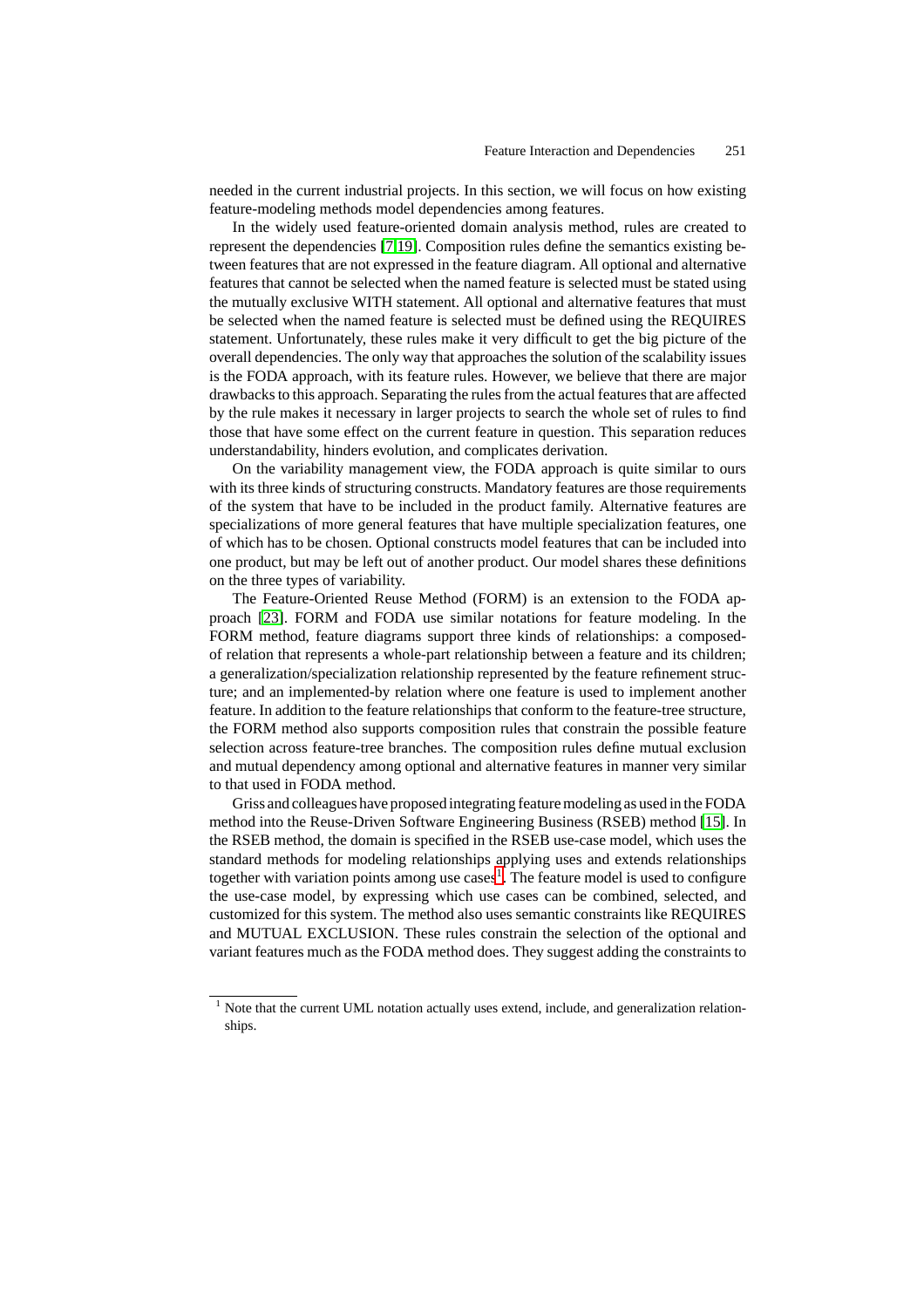the UML diagrams as attributes or as UML constrains added to the classes or relationships (e.g., in the object constraint language (OCL)).

The generative programming framework by Czarnecki and Eisenecker also applies feature modeling for organizing knowledge of the product family structure [\[8\]](#page-19-0). They have extended the FODA feature models with OR features. They also provide methods and guidelines for normalizing feature diagrams, which basically means ways of transforming diagrams to another consistent model with the same set of features. Additionally, they indicate the need to identify constraints and dependency rules among features. The focus of their work concentrates on defining mutual-exclusion and REQUIRES constraints, as defined in the FODA method. In addition to previously published methods they also distinguish between horizontal and vertical constraints, which mainly define whether the features sharing a constraint belong to the same or different abstraction level. This work does not provide any explicit tools to define or mange constraints, but it implies that the OCL can be used to specify different constraints.

Feature modeling and analysis have been proved to be highly important aspects of modern industrial product line development. Thus, company-specific, feature-classification schemes have also emerged. The large-scale use of feature-modeling techniques lead to problems with feature dependencies, which do not fit into the chosen domain decomposition. The modeling of features' coupling crosses feature-tree branches and transforms feature trees into graphs that may become very complex with numerous dependencies between different parts of feature hierarchies. These kinds of hierarchies quickly change into structures that lose all of their initial benefits. These and many more issues discussed in the work by Hein and colleagues have greatly influenced our work [\[16,17,27\]](#page-20-0).

The method for requirements authoring and management (MRAM) proposed by Keepance and Mannion uses discriminants to structure requirements [\[20\]](#page-20-0). Discriminants describe how one product is different from another product variant. Single and option discriminants correspond to mandatory and optional features in the FODA method, whereas multiple discriminants are not mutually exclusive as the alternative features are. We share the definition of multiple discriminants in our variability tree model. The MRAM approach also supports deriving concrete product instantiations from the reference architecture by binding the variation points. However, their MRAM method does not address the dependency problems of the related variations points.

The software productivity consortium has proposed a method to perform domain modeling [\[1\]](#page-19-0). During domain analysis, they use commonality and variability assumptions to describe what is common between different systems and how the systems vary. A related method, the family-oriented abstraction, specification and translation (FAST) method relies on the same ideas of commonality and variability assumptions as the SRC method [\[2\]](#page-19-0). The FAST method focuses on developing a domain-specific language that implements the assumptions, which were discovered during domain analysis. Domainspecific languages (DSLs) can be used to specify variability and eventually create all needed family variants. The semantic structure of the DSL is engineered for this particular domain, and it therefore specifies how the product family can vary within the current scope by holding all relevant domain assumptions. A correctly implemented DSL would also include the dependencies between decisions and could ensure that these rules are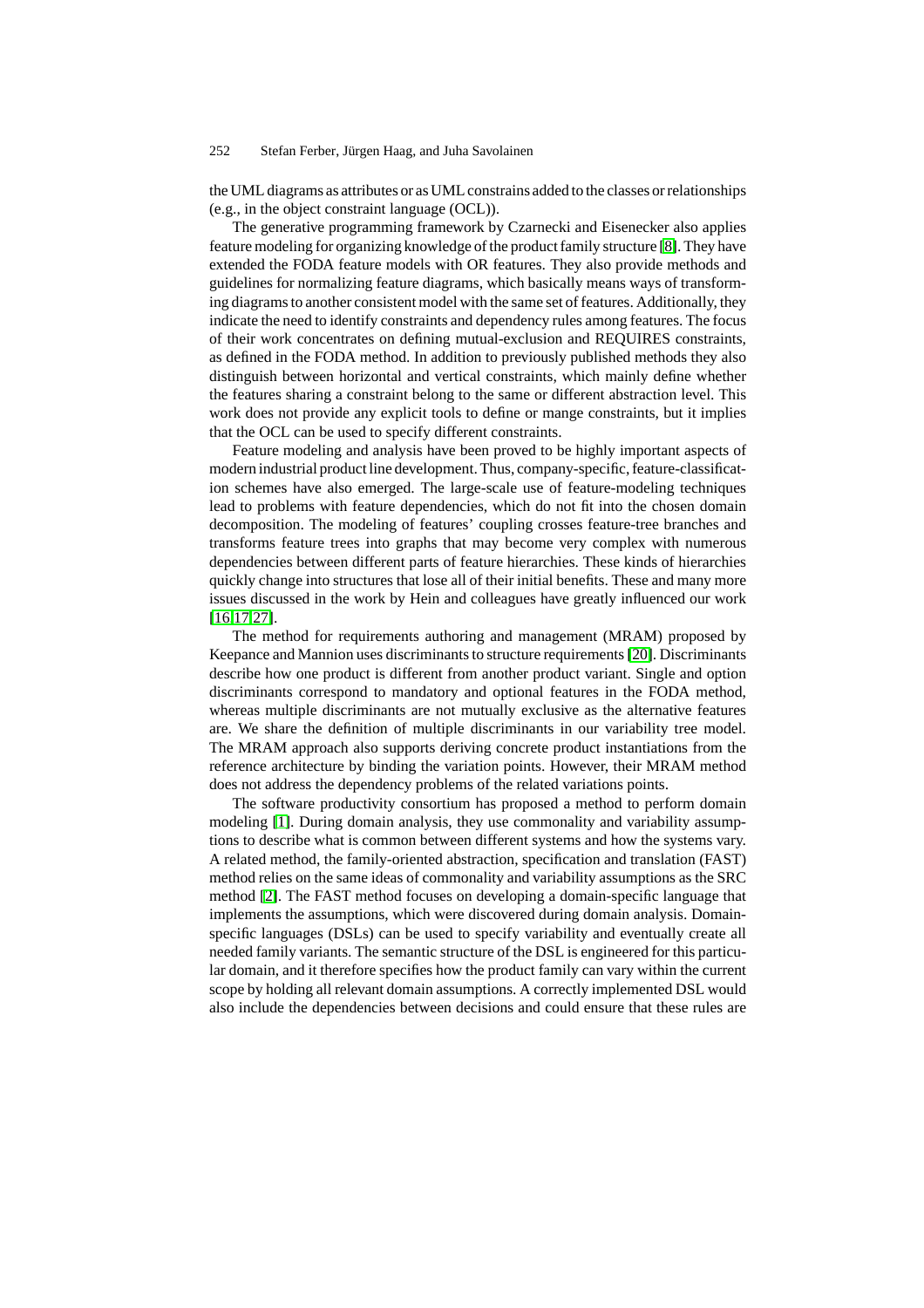<span id="page-18-0"></span>satisfied. Therefore, the created DSL includes all information on the relevant dependencies between features. However, using domain-specific languages hinders the ability to adapt and reengineer existing product families. In these environments, it is often impossible to propose completely new ways to handle variability and derive family variants. On the contrary, it is essential to carefully adapt the current way of working and use the existing design as the basis for reengineering. But the DSL can be created for a selected domain, as demonstrated by the FAST approach's application to the command and reports subsystem of the 5ESS telecommunications switch [\[32\]](#page-21-0).

Viewpoint-oriented requirements management has become a commonly used paradigm among researchers [\[11,12](#page-19-0)[,18,26\]](#page-20-0). Viewpoint-oriented methods concentrate on capturing separate descriptions that together form the complete specification. However, having these separate descriptions highlights the need for methods to identify and resolve possible overlaps and inconsistencies both within a viewpoint and across separate viewpoints. In our model, we preserve consistency by connecting dependency relation to the same features that are present in the feature tree. Checking the dependency view for any new features that don't exist in the feature tree occurs during the creation of the dependency model. If such features emerge, they must also be included in the feature model.

Many researchers have focused on studying the feature-interaction problem [\[24,25](#page-20-0)[,33\]](#page-21-0). They have created methods to identify and resolve conflicts among features. The featureinteraction research targets studying the combined behavior features, whereas our work is interested mainly in the interactions as a tool to understand and configure the system better. Knowledge of the actual type of the dependency or interaction potentially helps us to refractor the system to remove those connections that prevent us from creating the optimal system structure.

### **6 Conclusion**

We identified the main requirements of industrial-strength, feature-modeling methods. Then we explained why dependencies between features are a dominant problem in reengineering existing product lines. To support dependency analysis of existing product lines, we introduced a dependency analysis modeling technique and notation.We showed how our model can be applied in a concrete product family using two examples. Finally, we set the context by relating our work to other research about feature modeling.

The dependency modeling in the current feature-modeling methods belongs to two main categories. In the first category, there are methods that model dependencies between features using rules. Our method provides better tools to manage a large number of dependencies, and it supports the graphical modeling of key dependencies and thus improves the overall understanding of the system. The second category includes approaches that model dependency information directly to the feature trees that are normally used to represent variability. This approach has been validated to be impractical in large-scale use. Annotating feature diagrams with dependency information greatly decreases the usability of the feature models. By separating dependency information into another view greatly improved the understandability of the feature model.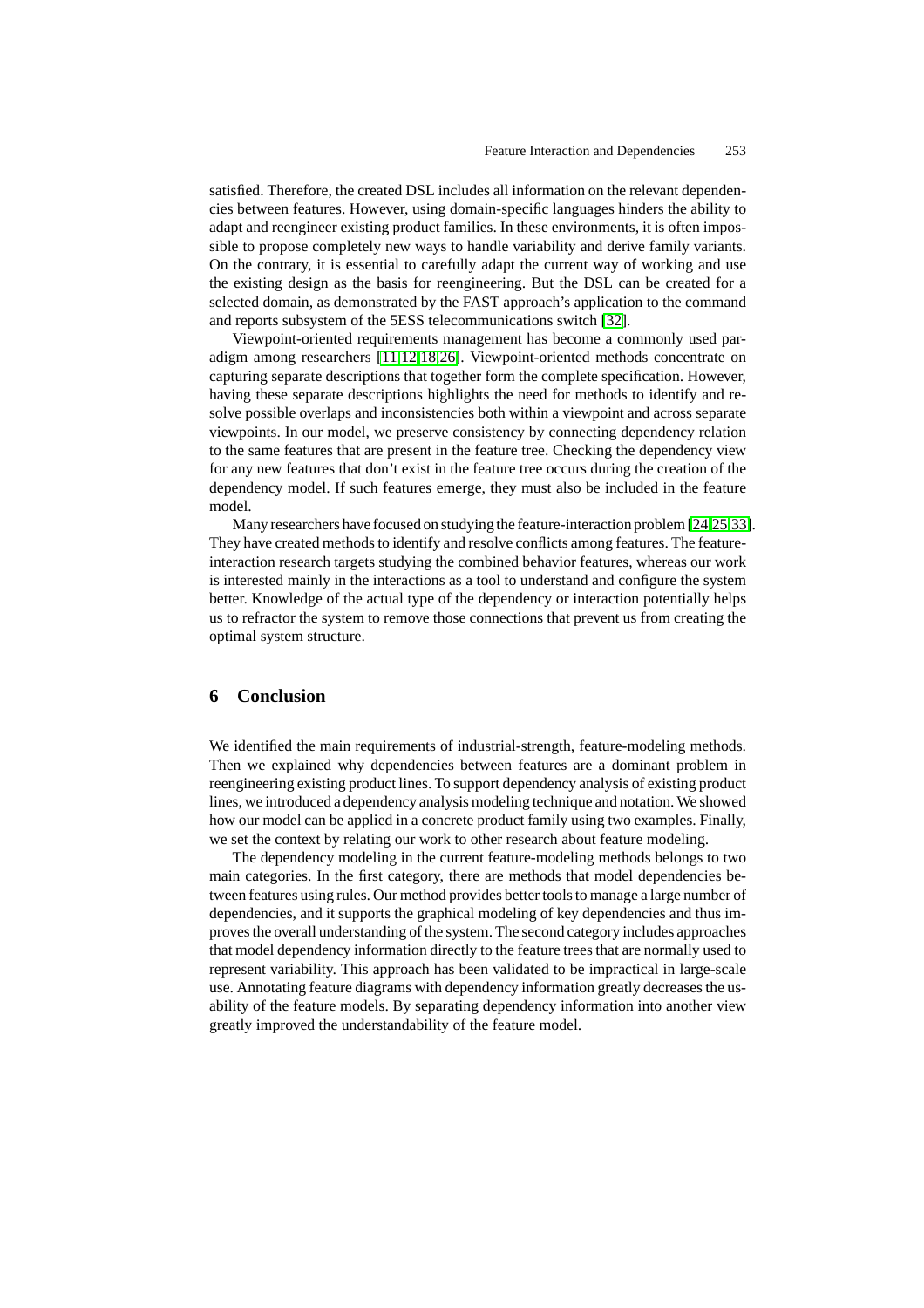<span id="page-19-0"></span>The approach presented in this paper is based on our experience of feature modeling in multiple domains. In the future, we plan to create a feature dependency taxonomy that could be used in analyzing and communicating feature dependencies to all key stakeholders.

### **Acknowledgments**

We would like to thank the engine-control domain experts Klaus Hirschmann, Magnus Labbé, and Elmar Pietsch for their patient support of our feature analysis.

# **References**

- 1. Reuse-driven software processes guidebook. Technical Report Version 02.00.05, Software Productivity Consortium, November 1993.
- 2. M. Ardis and D. Weiss. Defining families: The commonality analysis. In *International Conference on Software Engineering ICSE1997*, pages 649–650. IEEE, 1997.
- 3. D. Batory, L. Goglianese, and M. Goodwin. Creating reference architectures: An example for avonics. In *Proceedings of the Symposium of Software Reuse*, pages 27–37. ACM, 1995.
- 4. J. Bayer, O. Flege, P. Knauber, R. Laqua, D. Methig, K. Schmid, T. Widen, and J. De-Baud. PuLSE: A methodology to develop software product lines. In *Symposium on Software Reusability (SSR'99)*, pages 122–131, 1999.
- 5. Paul Clements, Rick Kazman, and Mark Klein. *Evaluating Software Architectures: Methods and Case Studies*. SEI Series in Software Engineering. Addison-Wesley, Reading, MA, 2001.
- 6. Paul Clements and Linda Northrop. *Software Product Lines: Practices and Patterns*. SEI Series in Software Engineering. Addison-Wesley, Reading, MA, 2001.
- 7. S. Cohen, J. Stanley, W. Peterson, and R. Krut. Application of feature-oriented domain analysis to the army movement control domain. Technical Report CMU/SEI-91-TR-028, Software Engineering Institute, Carnegie Mellon University, Pittsburgh, PA, June 1992.
- 8. K. Czarnecki and U. Eisenecker. *Generative Programming Methods Tools and Applications*. Addison-Wesley, Reading, MA, 2000.
- 9. James C. Dager. Cummin's experience in developing a software product line architecture for real-time embedded diesel engine controls. In Patrick Donohoe, editor, *Software Product Lines: Experience and Research Directions*, pages 23–45. Kluwer Academic Publishers, Boston, 2000.
- 10. Alan Michael Davis. *Software requirements: Analysis & specification*. Prentice-Hall, Englewood Cliffs, NJ, 1990.
- 11. S. Easterbrook and B. Nuseibeh. Using viewpoints for inconsistency management. *BCS/IEE Software Engineering Journal*, pages 31–43, January 1996.
- 12. A. Finkelstein, J. Kramer, B. Nuseibeh, L. Finkelstein, and M. Goedicke. Viewpoints: A framework for integrating multiple perspectives in system development. *International Journal of Software Engineering and Knowledge Engineering*, pages 31–58, March 1992.
- 13. J. Gerhardt, H. Hönninger, and H. Bischof. A new approach to functional and software structure for engine management systems — BOSCH ME7. In *SAE International Congress and Exposition, Session: Electronic Engine Controls, Detroit, MI, (February, 1998)*, pages 1–12, Warrendale, PA, 1998. Society of Automotive Engineers (SAE).
- 14. Jürgen Gerhardt. ME-motronic engine management. In Gasoline-engine management, pages 306–359. Robert Bosch GmbH, Stuttgart, Germany, 1999.
- 15. M. Griss, J. Favaro, and M d'Alessandro. Integrating feature modeling with the RSEB. In *Proceedings of Fifth International Conference on Software Reuse*, pages 76–85. IEEE, 1998.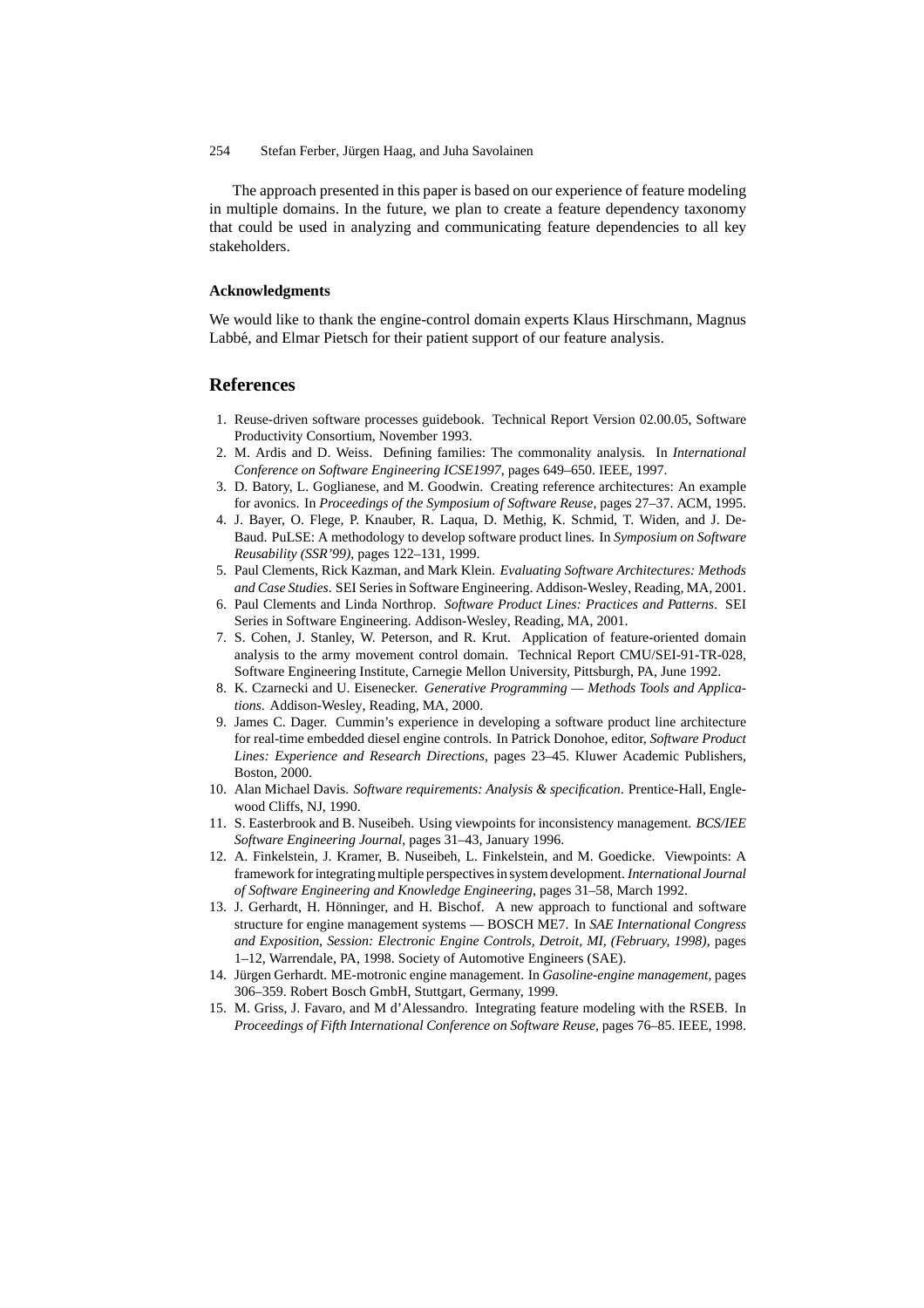- <span id="page-20-0"></span>16. A. Hein, J. MacGregor, and S. Thiel. Configuring software product line features. In *Workshop on Feature Interaction in Composed Systems 15th European Conference on Object-Oriented Programming (ECOOP 2001), Budapest, Hungary (June 18–22, 2001)*, 2001.
- 17. A. Hein, M. Schlick, and R. Vinga-Martins. Applying feature models in industrial setting. In P. Donohoe, editor, *Software Product Lines — Experience and Research Directions*, pages 47–70. Kluwer Academic Publishers, Boston, 2000.
- 18. A. Hunter and B. Nuseibeh. Managing inconsistent specifications: Reasoning analysis and action. *ACM Transactions on Software Engineering and Methodology*, pages 335–367, October 1998.
- 19. K. Kang, S. Cohen, J. Hess, W. Novak, and S Peterson. Feature-oriented domain analysis (FODA) feasibility study. Technical Report CMU/SEI-90-TR-021, Software Engineering Institute, Carnegie Mellon University, Pittsburgh, PA, 1990.
- 20. B. Keepance and M. Mannion. Using patterns to model variability in product families. *IEEE Software*, pages 102–108, July/August 1999.
- 21. M. Klein, R. Kazman, L. Bass, J. Carriere, M. Barbacci, and H. Lipson. Attribute-based architecture styles. In Patrick Donohoe, editor, *Software Architecture*, volume 140 of *International Federation for Information Processing*, pages 225–243. Kluwer Academic Publishers, Boston, 1999.
- 22. J. Kuusela and J. Savolainen. Requirements engineering for product lines. In *International Conference on Software Engineering (ICSE2000)*, pages 61–69, 2000.
- 23. K. Lee, K. Kang,W. Chae, and B. Choi. Feature-based appraoch to object-oriented engineering of applications for reuse. *Software Practise and Experience*, pages 1025–1046, 30 2000.
- 24. Louise Lorentsen, Antti-Pekka Tuovinen, and Jianli Xu. Experiences in modelling feature interactions with coloured petri nets. In Tibor Gyimothy, editor, *Proceedings of Seventh Symposium on Programming Languages and Software Tools SPLST 2001*, pages 221–230. University of Szeged, 2001.
- 25. Louise Lorentsen, Antti-Pekka Tuovinen, and Jianli Xu. Modelling feature interaction patterns in nokia mobile phones using coloured petri nets and Design/CPN. In *Proceedings of Third Workshop and Tutorial on Practical Use of Coloured Petri Nets and the CPN Tools, CPN'01, Aarhus, Denmark, August 29-3*, 2001.
- 26. N. Nuseibeh, J. Kramer, and A. Finkelstein. A framework for expressing the relationships between multiple views in requirement specification. *IEEE Transactions on Software Engineering*, pages 760–773, October 1994.
- 27. Michael Schlick and Andreas Hein. Knowledge engineering in software product lines. In *European Conference on Artificial Intelligence (ECAI 2000), Workshop on Knowledge-Based Systems for Model-Based Engineering, Berlin, Germany (August 22nd, 2000)*, 2000.
- 28. STARS. Organization domain modeling (ODM) guidebook, version 2.0. Technical Report STARS-VC-A025/001/00, Software Technology for Adaptable, Reliable Systems (STARS), June 1996.
- 29. Steffen Thiel, Stefan Ferber, Thomas Fischer, Andreas Hein, and Michael Schlick. A case study in applying a product line approach for car periphery supervision systems. In *In-Vehicle Software 2001, SAE 2001 World Congress, March 5-8, 2001, Cobo Center, Detroit, Michigan*, volume SP-1587, pages 43–55, Warrendale, PA, 2001. Society of Automotive Engineers (SAE).
- 30. A. D. Vici, N. Argentieri, A. Mansour, M. d'Alessandro, and J. Favaro. FODAcom: An experience with domain analysis in the italian telecom industry. In *Proceedings of the Fifth International Conference on Software Reuse*, pages 166–175, Los Alamitos, CA, 1998. IEEE Computer Society Press.